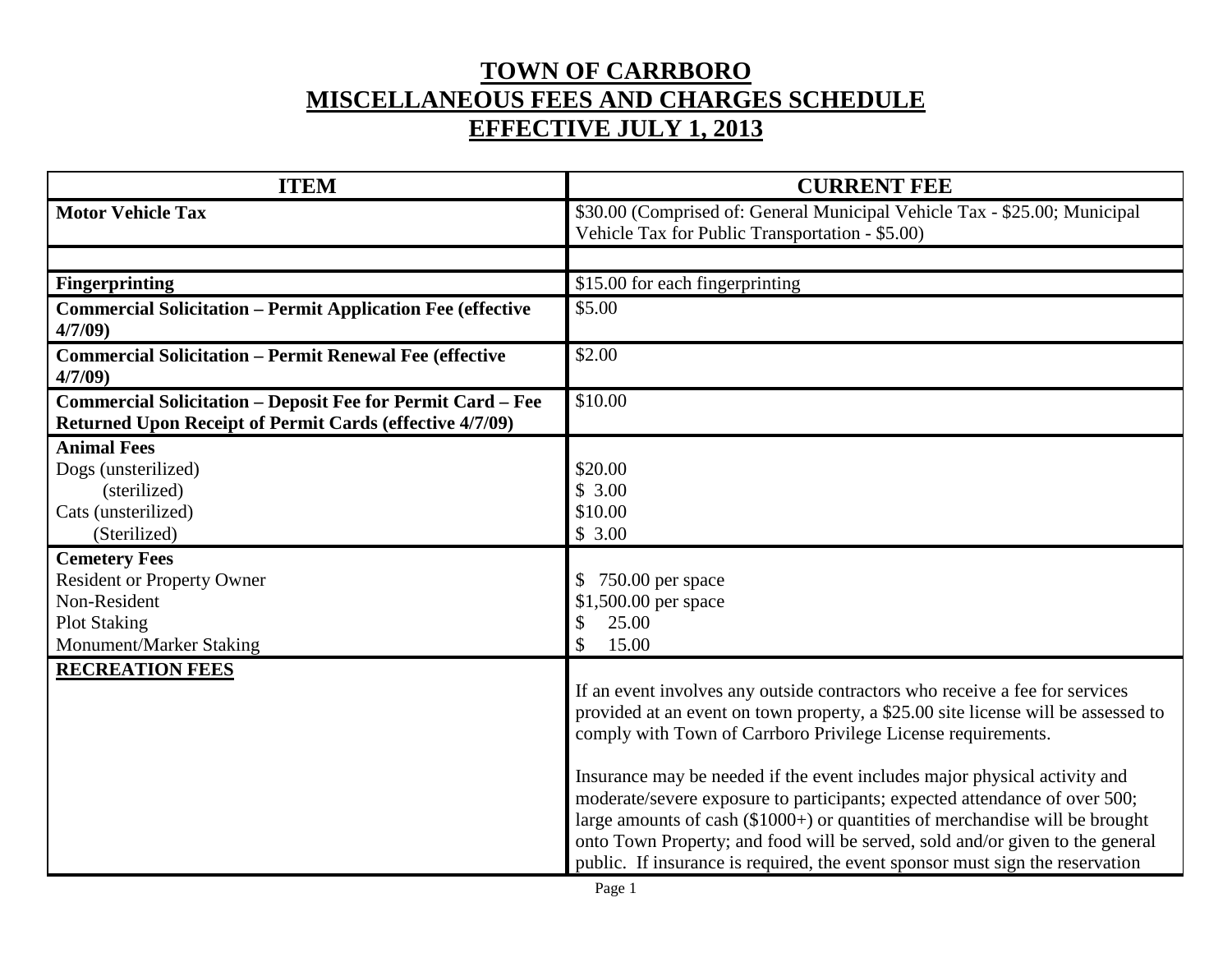| <b>Picnic Shelters</b>                                                                                                                                                                                                                                                                           | contract to hold harmless, defend and indemnify the Town of Carrboro, provide<br>general liability insurance with a minimum limit of \$1 million general liability<br>coverage endorsed to name the Town as an additional insured and provide a<br>certificate for documentation<br>\$35.00 per 0-4 hours<br>\$45.00 above 4 hours                                                                                                                                                                                                                                                                                                                                                                                                                                                                                                                                                                    |
|--------------------------------------------------------------------------------------------------------------------------------------------------------------------------------------------------------------------------------------------------------------------------------------------------|-------------------------------------------------------------------------------------------------------------------------------------------------------------------------------------------------------------------------------------------------------------------------------------------------------------------------------------------------------------------------------------------------------------------------------------------------------------------------------------------------------------------------------------------------------------------------------------------------------------------------------------------------------------------------------------------------------------------------------------------------------------------------------------------------------------------------------------------------------------------------------------------------------|
| TOWN COMMONS FACILITY FEES                                                                                                                                                                                                                                                                       | \$125 for $0 - 4$ hours; or free if town staff does not work during the event, no<br>public access to Town Hall bathrooms, no money is exchanged during the<br>event, no electricity used, the event is open to the public, reservations limited to<br>no more than once per month by any one group and subject to insurance<br>guidelines.<br>\$175 for 4 or more hours<br>A fee of \$25 is charged if the event is approved to sell goods or services.<br>If an event involves any outside contractors who receive a fee for services<br>provided at an event on town property, a \$25.00 site license will be assessed to<br>comply with Town of Carrboro Privilege License requirements. Renters may be<br>required to hire parking attendants when events are expected to draw more than<br>100 vehicles. Off Duty Police Officers can be provided at renter's request for<br>an additional fee. |
| <b>Concessionaires</b><br>$(1)$ Long-Term<br>(2) Special Event<br>(3) Event Booths (Nonprofit Groups, etc.)                                                                                                                                                                                      | (1) \$125.00 Flat Fee or highest percentage of gross proceeds negotiated<br>(2) Flat Fee to be determined by the nature and projected attendance of the<br>event. Fee paid in advance upon acceptance of application.<br>(3) Fee dependent upon the nature of the event \$15.00 - \$45.00 per booth                                                                                                                                                                                                                                                                                                                                                                                                                                                                                                                                                                                                   |
| Field and Court Rentals -which includes ball and multi-<br>purpose fields, tennis and basketball courts)<br>Team/Group Rates (2-hour time block per field)<br>(1) Use without lights<br>$(2)$ Use with lights<br>(3) Field Preparation (baseball and softball<br>(football, soccer and lacrosse) | $$10/30$ minutes<br>\$20/30 minutes<br>\$22.00/time - 1st field, \$18.00 each additional field if prepared at same time<br>$$45.00$ /time – 1 <sup>st</sup> field, \$40 each additional field if prepared at the same time                                                                                                                                                                                                                                                                                                                                                                                                                                                                                                                                                                                                                                                                            |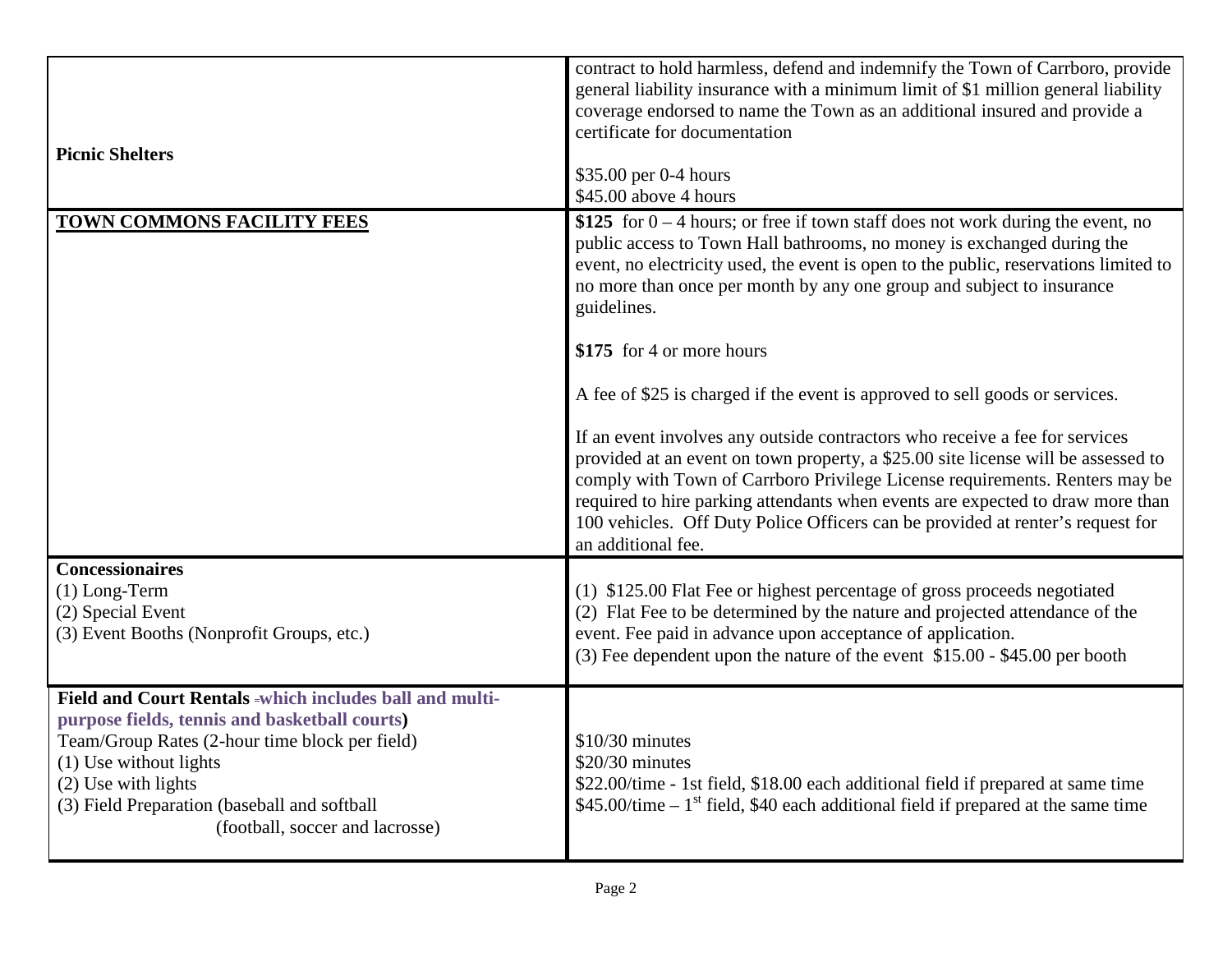| Multipurpose field #2 at Anderson Park (near tennis courts) allows<br>set up of temporary tents, awnings, or similar structures. All tents |                                                                                    |
|--------------------------------------------------------------------------------------------------------------------------------------------|------------------------------------------------------------------------------------|
| must be removed at the end of the rental period.                                                                                           |                                                                                    |
| <b>Anderson Park Disc Golf Course (Tournament Rental)</b>                                                                                  | One Round Tournament: \$35/day                                                     |
|                                                                                                                                            | Two Round Tournament: \$45/day                                                     |
| <b>Soccer Field</b>                                                                                                                        |                                                                                    |
| (1) Use without lights                                                                                                                     | $$10/30$ minutes                                                                   |
| (2) Use with lights                                                                                                                        | $$20/30$ minutes                                                                   |
| Tournament Rates (per ball field or multipurpose)                                                                                          |                                                                                    |
| (1) Use without lights                                                                                                                     | \$50                                                                               |
| $(2)$ Use with lights                                                                                                                      | \$25/60 minutes, \$37.50/90 minutes                                                |
| (3) Field Preparation                                                                                                                      | \$22.00/time - 1st field, \$18.00 each additional field (if prepared at same time) |
|                                                                                                                                            |                                                                                    |
| (4) Maintenance Fee and Damage Deposit                                                                                                     | \$300.00 (may be increased by Recreation and Parks Director if circumstances       |
| (5) Weekend tournament use will require a charge of \$40.00 for                                                                            | warrant)                                                                           |
| each day to reimburse the town for costs incurred in specific                                                                              |                                                                                    |
| maintenance duties related to impact from the tournament rental.                                                                           | \$40.00 per day                                                                    |
| Tournament renters will still be required to perform all                                                                                   |                                                                                    |
| maintenance duties such as cleaning their fields and adjoining                                                                             |                                                                                    |
| areas, parking lot(s), etc. in order to receive a return on the                                                                            |                                                                                    |
| maintenance and damage deposit.                                                                                                            |                                                                                    |
| (6) Police security will be required for all tournaments. Renter                                                                           | Cost of available assigned officer (est. \$20-30/hr)                               |
| may retain sworn law officer(s) by submitting a written request,                                                                           |                                                                                    |
| including names of officer(s) and times scheduled. Prior approval                                                                          |                                                                                    |
| of Police and Recreation and Parks Departments are required.                                                                               |                                                                                    |
| (Using any portion of minimum rate above constitutes the full                                                                              |                                                                                    |
| charge.)                                                                                                                                   |                                                                                    |
| (7) Organizations that book two or more tournaments in a calendar                                                                          |                                                                                    |
| year may opt to be invoiced for rental balance due. Process                                                                                |                                                                                    |
| follows current guidelines for Century Center rentals.                                                                                     |                                                                                    |
| <b>Equipment Rental Fee</b> (non-perishable)                                                                                               | \$10.00/activity                                                                   |
| <b>Bicycle Rental Fee</b>                                                                                                                  | \$5.00/hr                                                                          |
|                                                                                                                                            | \$20.00/day                                                                        |
|                                                                                                                                            | \$40.00/weekend                                                                    |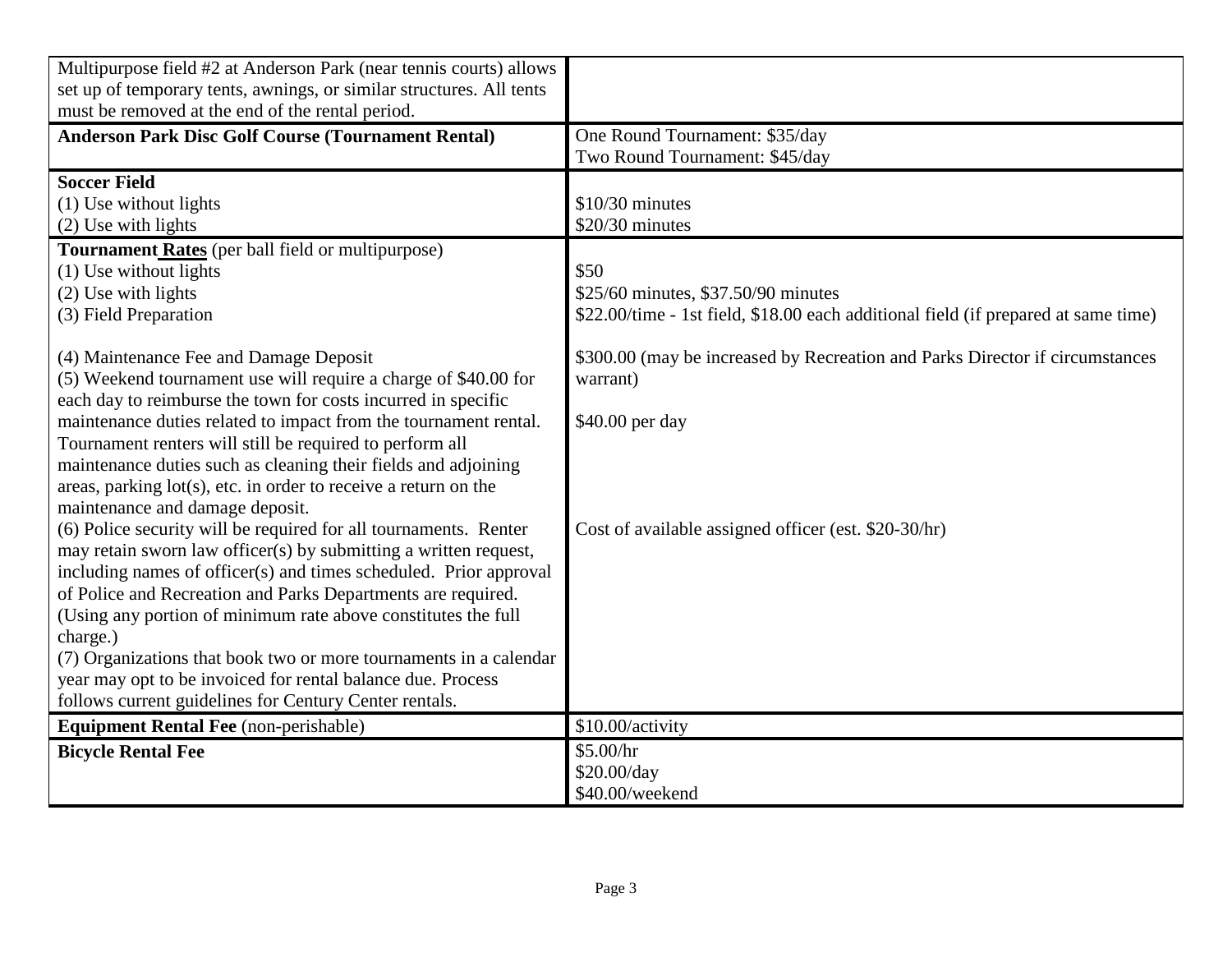| <b>Out-of-County Fee</b><br>*No Out-of-County Fee is assessed to programs that recover 100%<br>or more of direct cost. | Annual Out-of-County Fee, Fiscal Year 2013-14: \$75.63<br>Per Activity Fees:<br>Athletic Leagues (youth and adult) = Annual Out-of-County Fee divided by two<br>Fiscal Year 2013-14: \$37.82<br>Program Division (classes, camps and workshops) = Annual Out-of-County Fee                                                                                                                                                                                                                                                                                                                                                                                                                                                                                                                                                                                             |  |
|------------------------------------------------------------------------------------------------------------------------|------------------------------------------------------------------------------------------------------------------------------------------------------------------------------------------------------------------------------------------------------------------------------------------------------------------------------------------------------------------------------------------------------------------------------------------------------------------------------------------------------------------------------------------------------------------------------------------------------------------------------------------------------------------------------------------------------------------------------------------------------------------------------------------------------------------------------------------------------------------------|--|
|                                                                                                                        | divided by three<br>Fiscal Year 2013-14: \$25.21                                                                                                                                                                                                                                                                                                                                                                                                                                                                                                                                                                                                                                                                                                                                                                                                                       |  |
| <b>General Programs</b>                                                                                                |                                                                                                                                                                                                                                                                                                                                                                                                                                                                                                                                                                                                                                                                                                                                                                                                                                                                        |  |
| Special Events and Workshops of a Specific Interest Nature (Road<br>Run, Tennis Clinics, Special Interest Workshops,)  | Recover 100% of direct costs                                                                                                                                                                                                                                                                                                                                                                                                                                                                                                                                                                                                                                                                                                                                                                                                                                           |  |
| <b>Program Souvenirs</b>                                                                                               | Fees or charges to be determined by the nature of the program and type of<br>product produced. Price range \$3-\$50. To include but not limited to CD's,<br>books and publications.                                                                                                                                                                                                                                                                                                                                                                                                                                                                                                                                                                                                                                                                                    |  |
| <b>Special Activity Trips</b>                                                                                          | 100% of direct costs                                                                                                                                                                                                                                                                                                                                                                                                                                                                                                                                                                                                                                                                                                                                                                                                                                                   |  |
| <b>Leisure Classes</b>                                                                                                 | 100% of direct costs                                                                                                                                                                                                                                                                                                                                                                                                                                                                                                                                                                                                                                                                                                                                                                                                                                                   |  |
| Day Camp Program                                                                                                       | 100% of direct costs<br>Payment is due at the time of registration or \$40 camp deposit per camp<br>registration. Balance is due by designated date.                                                                                                                                                                                                                                                                                                                                                                                                                                                                                                                                                                                                                                                                                                                   |  |
| Special Populations (activities, workshops, events, sports<br>activities, etc.                                         | 20%-50% of direct costs in overall program                                                                                                                                                                                                                                                                                                                                                                                                                                                                                                                                                                                                                                                                                                                                                                                                                             |  |
| <b>Athletics</b><br><b>Youth Sports</b>                                                                                | \$50 per participant (uniform used and returned)<br>\$60 per participant (uniform item retained)<br>Non-Returned Town Issued Equipment<br>For activities where participants check out equipment from the Town for use<br>during a particular program, the equipment must be returned to the Town within<br>a specified time frame or within four weeks of the completion of the program,<br>whichever is the shorter amount of time. Failure to do so may result in the<br>following:<br>1. Participant will be issued an invoice for the replacement cost of the<br>equipment.<br>2. A fee in the amount of the replacement cost will be placed on the<br>participant's CLASS registration account until the cost is paid to the<br>Town or the equipment is returned in satisfactory condition.<br>3. The CLASS account of the participant will be frozen and future |  |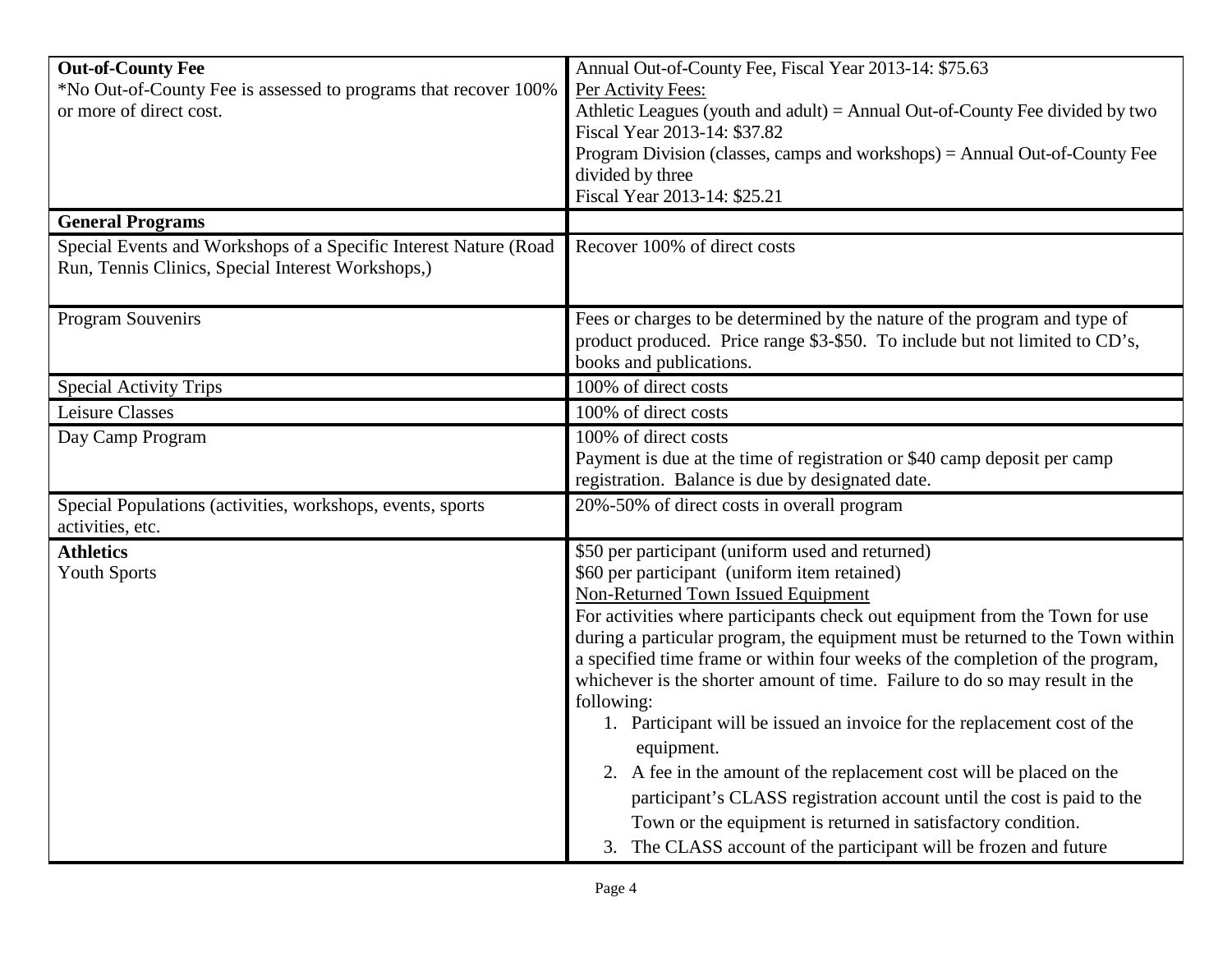|                                     | registrations will not be accepted until the cost is paid to the Town or<br>the equipment is returned in satisfactory condition.<br>4. Participants in the Town's Financial Assistance Program (FAP), will<br>forfeit their FAP privileges until the cost is paid to the Town or the<br>equipment is returned in satisfactory condition.                                                                                                                                                                                                                                                                                                                                                                                                                                                                                                                                                                                                                                                                                                                                                                                                         |
|-------------------------------------|--------------------------------------------------------------------------------------------------------------------------------------------------------------------------------------------------------------------------------------------------------------------------------------------------------------------------------------------------------------------------------------------------------------------------------------------------------------------------------------------------------------------------------------------------------------------------------------------------------------------------------------------------------------------------------------------------------------------------------------------------------------------------------------------------------------------------------------------------------------------------------------------------------------------------------------------------------------------------------------------------------------------------------------------------------------------------------------------------------------------------------------------------|
| <b>Athletic Instructional Camps</b> | 100% of direct costs                                                                                                                                                                                                                                                                                                                                                                                                                                                                                                                                                                                                                                                                                                                                                                                                                                                                                                                                                                                                                                                                                                                             |
| <b>Adult Sports Leagues</b>         | 95% or more of direct costs                                                                                                                                                                                                                                                                                                                                                                                                                                                                                                                                                                                                                                                                                                                                                                                                                                                                                                                                                                                                                                                                                                                      |
| <b>Drop In Admission Fee</b>        | Drop in program fee determined by the nature of the event and direct cost.<br>Participation fee ranging from \$3 per to \$5 participant.                                                                                                                                                                                                                                                                                                                                                                                                                                                                                                                                                                                                                                                                                                                                                                                                                                                                                                                                                                                                         |
| Protest Fee                         | \$25.00 per protest (fee returned if protest ruled to be valid)                                                                                                                                                                                                                                                                                                                                                                                                                                                                                                                                                                                                                                                                                                                                                                                                                                                                                                                                                                                                                                                                                  |
|                                     |                                                                                                                                                                                                                                                                                                                                                                                                                                                                                                                                                                                                                                                                                                                                                                                                                                                                                                                                                                                                                                                                                                                                                  |
| <b>Financial Assistance Program</b> | An individual or family that meets specific criteria can receive an annual<br>membership that entitles them to receive a full fee waiver for activities or pay<br>25% of the cost. A group that meets specific criteria can receive an annual<br>membership that entitles them to pay 50% of the cost. Membership discounts<br>begin after approval. Program registrations made prior to department approval<br>will not be eligible for discounts. Seeking cancellations to use discounted<br>membership will not apply. Each eligible participant can participate in up to 6<br>activities per fiscal year (July $1st$ -June $30th$ ) at the approved discounted rate.<br>Refunds or cancellations will be based on your discounted rate and the refund<br>timeframe. Memberships can be suspended if participants don't show up for<br>activities. Staff will follow up via phone or email for the first "no-show". A<br>formal letter will be sent out for the second "no-show". On the third "no-<br>show", the membership will be suspended for the remainder of the fiscal year<br>unless written documentation is provided and accepted. |
| <b>Special Fee Waiver(s)</b>        | Youth Athletic Head Coach Waiver - The registration fee for one child of a<br>youth athletic league head coach shall be waived. The volunteer needs to be<br>recognized as the "head" coach and the parent, guardian, or grandparent of the<br>youth participant.                                                                                                                                                                                                                                                                                                                                                                                                                                                                                                                                                                                                                                                                                                                                                                                                                                                                                |
|                                     | Town Employees Waiver - Town employees receive a 25% discount off all                                                                                                                                                                                                                                                                                                                                                                                                                                                                                                                                                                                                                                                                                                                                                                                                                                                                                                                                                                                                                                                                            |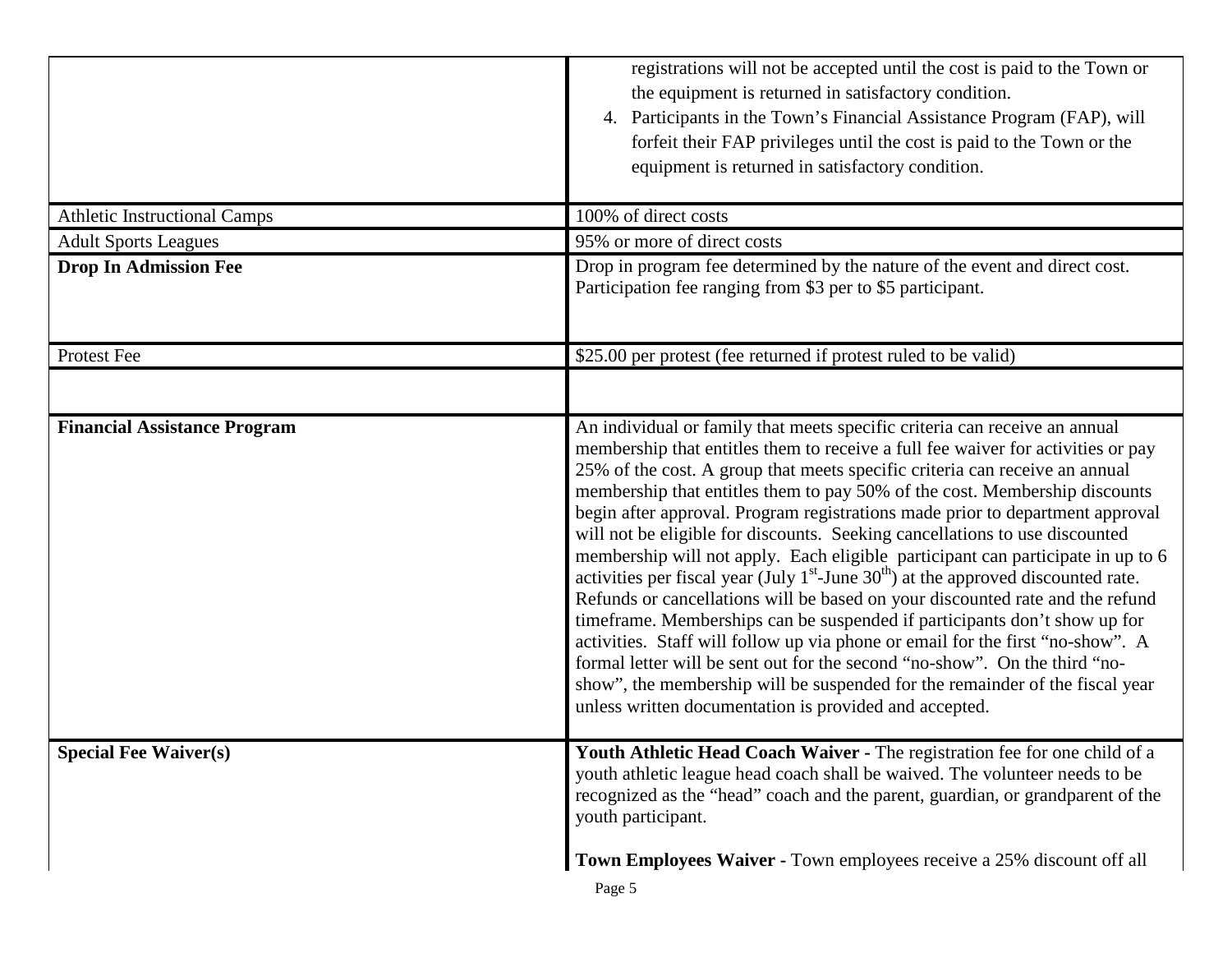|                                     | preregistered classes and activities.                                                                                                                                                                                                                                                                                                                                                                                                                                                                      |
|-------------------------------------|------------------------------------------------------------------------------------------------------------------------------------------------------------------------------------------------------------------------------------------------------------------------------------------------------------------------------------------------------------------------------------------------------------------------------------------------------------------------------------------------------------|
| <b>Volunteer Credit Certificate</b> | Volunteers providing the following number of hours serving Carrboro<br>Recreation and Parks sponsored programs during the fiscal year will be<br>awarded the following:<br>1 or more service hours $=$ invitation to the volunteer recognition social.<br>15 service hours $= $10$ credit certificate to be applied toward a<br>preregistered Carrboro Recreation and Parks Department sponsored<br>program.                                                                                               |
|                                     | Restrictions<br>Each Credit Certificate may be used once.<br>Must be used during the fiscal year immediately following volunteer service.<br>Credit Certificates may not be applied toward co-sponsored programs where<br>revenue sharing is used.<br>No refunds, exchanges, or redemptions toward cash.<br>Credit Certificates may only be applied toward a family account.<br>Credit Certificates will expire one year from the date of issue.<br>Accumulative maximum of \$60 credit for a fiscal year. |
| <b>Co-Sponsored Programs</b>        | Fees for programs co-sponsored with other agencies and organizations will be<br>set at the most reasonable rate as mutually determined by all co-sponsors.                                                                                                                                                                                                                                                                                                                                                 |
|                                     | Promotional Display Ad (for web pages)- Fee or charges to be determined by<br>the nature of the event coordinator, size of promotional ad, and length of time<br>the promotion is posted on-line. Priced from \$1.00 per day to \$20.00 per<br>week.                                                                                                                                                                                                                                                       |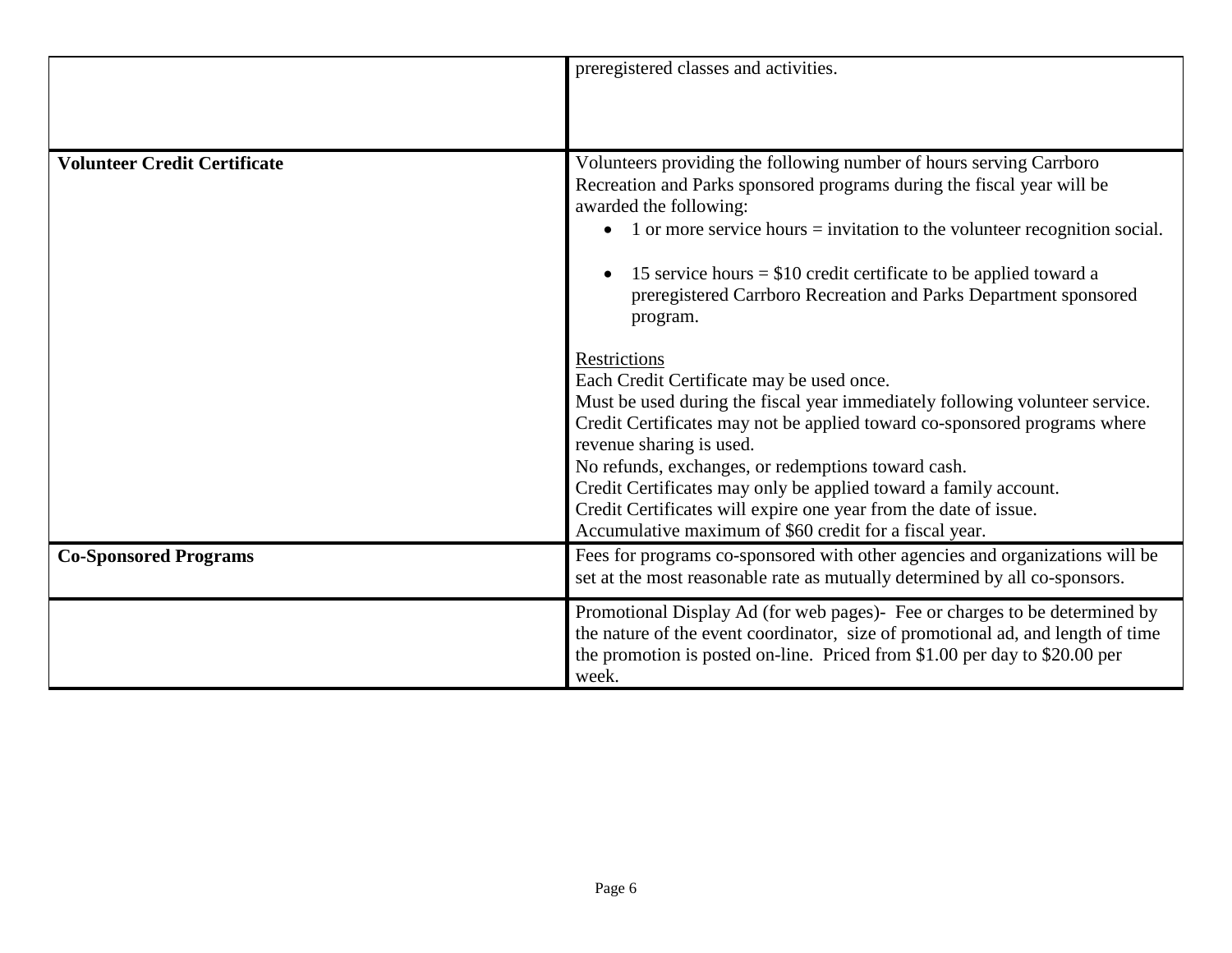| <b>CARRBORO CENTURY CENTER</b>                                                                                                                    |                                                                                                               |                                                                                         |                                                                                                                                                                                                                                                                                              |  |
|---------------------------------------------------------------------------------------------------------------------------------------------------|---------------------------------------------------------------------------------------------------------------|-----------------------------------------------------------------------------------------|----------------------------------------------------------------------------------------------------------------------------------------------------------------------------------------------------------------------------------------------------------------------------------------------|--|
| <b>ITEM</b>                                                                                                                                       | <b>CURRENT FEES</b>                                                                                           |                                                                                         |                                                                                                                                                                                                                                                                                              |  |
| Rooms<br>Hours of operation 9:00 a.m. to 11:00<br>p.m.<br>Rental requests outside of normal<br>operating hours are subject to<br>additional fees. | <b>STANDARD FEE</b><br>Covers: receptions,<br>parties, dances, meetings,<br>or any other private<br>gathering | <b>SPECIAL EVENT FEE</b><br>Covers: All events that are<br>free and open to the public. | <b>OTHER FEES</b>                                                                                                                                                                                                                                                                            |  |
| Century Hall (3 hr. minimum usage)<br>(Each additional half hour pro-rated at<br>the set charge)                                                  |                                                                                                               |                                                                                         | Nonrefundable prepayment Fee (all rooms and Hall -<br>10% of contract total) required to confirm rental.                                                                                                                                                                                     |  |
| Weekday Use: (for Three Hours)                                                                                                                    | \$165.00                                                                                                      | \$87.00                                                                                 | Use of Hall prior to or after normal operating hours $-$ \$82<br>per hour                                                                                                                                                                                                                    |  |
| Weekend Use: (for Three Hours)                                                                                                                    | \$276.00                                                                                                      | \$138.00                                                                                | For Century Hall use on weekends; before or after normal<br>operating hours $- $138$ per hour                                                                                                                                                                                                |  |
| <b>Activity Rooms <math>1 - 4</math></b> (2 hr. min.)<br>Rooms 2 and 3 charged at single use<br>rate                                              | \$47.00                                                                                                       | \$29.00                                                                                 | Use of Activity Rooms prior to or after normal operating<br>hours $-$ \$35 per hour                                                                                                                                                                                                          |  |
| Kitchen (1 hr. minimum usage)                                                                                                                     | \$32.00                                                                                                       | \$19.00                                                                                 | Room Reset Fee (changes occurring the day of the event):<br>Activity Rooms - \$15.00; Century Hall - \$25.00.                                                                                                                                                                                |  |
|                                                                                                                                                   |                                                                                                               |                                                                                         | Room Rental Cancellation Fees: Cancellations three<br>weeks or more prior to event receive refund of rental<br>payment minus 10% nonrefundable prepayment fee;<br>Century Hall, kitchen and Activity Rooms 1-4 not<br>cancelled three weeks (21 days) in advance forfeit all<br>rental fees. |  |
| <b>Century Center Equipment Fees</b>                                                                                                              |                                                                                                               |                                                                                         |                                                                                                                                                                                                                                                                                              |  |
| AV equipment (example: TV, VCR,<br>Laptop computer, portable screen)<br><b>LCD</b> Projector<br>Kitchen Equipment (i.e., beverage                 | \$10.00 per use<br>\$20.00 per use<br>\$5.00 per use                                                          |                                                                                         | Site License: If an event involves any outside contractors<br>who receive a fee for services at the event, a \$25 site<br>license will be assessed to comply with Town of Carrboro<br>Privilege License requirements.                                                                        |  |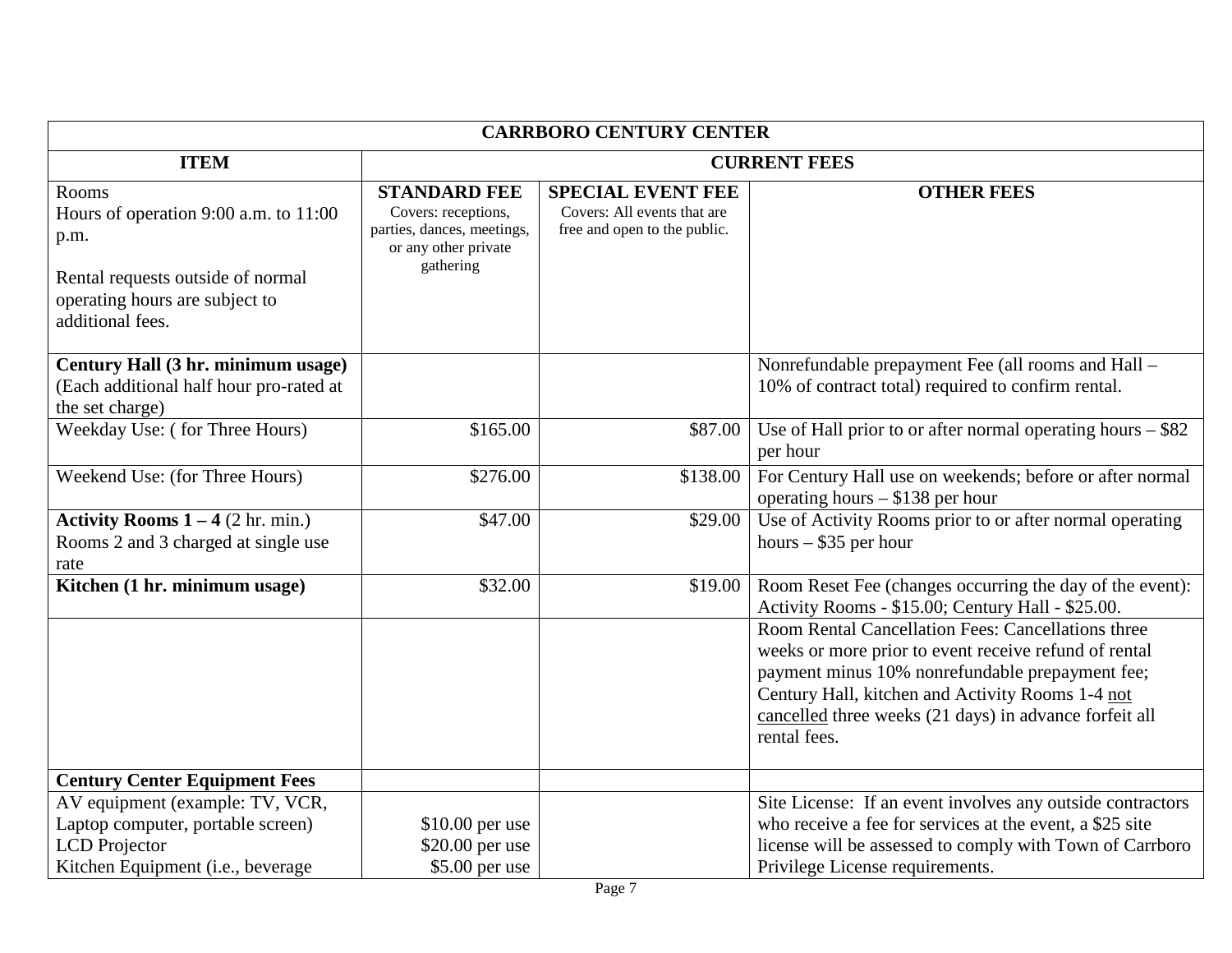| pots, etc<br>warmers.<br>cottee |   |  |      |  |
|---------------------------------|---|--|------|--|
| ----<br>__<br>$\sim$            | . |  | $-1$ |  |

Patrons who maintain Century Hall rentals 10 times or more per calendar year may pay a flat rate deposit of \$50 per calendar year for their events instead of 10% of the contract total. These patrons may make one reservation per month per 12 month calendar year applying this flat rate deposit. Any additional bookings are subject to 10% of the contract. All bookings for the calendar year must be completed on one contract.

## **For the purpose of clarification:**

- 1. Reservations are first come, first serve subject to availability of space.
- 2. The 2-hour and 3-hour time blocks are the minimum that each room area may be rented. Less time than the minimum will result in the full charge as listed above. Example: Activity room rented for one and one-half hour will still result in a \$45.00 fee. Times over the minimum block will be charged at half hour intervals pro-rated from the hourly rate in each category of use. Early arrivals or late departures charged at half hour intervals.
- 3. Groups renting the Century Hall for a single Standard Event with a rental length of 6 or more hours may schedule a rehearsal in the Century Hall on any date prior to their event if space is available. In the case of rehearsals the Town will charge a prorated hourly rate instead of the full 3 hour minimum.
- 4. Rental payments not received 21 days prior to event will be assessed a \$25.00 late fee. Rentals will be cancelled if full balance of rental is not received seven (7) days prior to the event.
- 5. Fee waived events, Town Sponsored Events, Orange County local government boards and school boards' use and meetings of same are free. The Town manager or designee shall determine whether any event has rental fees waived or is a town sponsored event, considering all relevant factors related to the town's participation in or control over the event. However, the presence of one or more of the following factors shall generally lead to a determination that an event has rental fees waived or is town sponsored: a. The town expends town funds for the planning and/or staging of the event, or b. The town anticipates receiving revenue from the staging of the event, or c. The town makes a substantial in-kind contribution toward the planning and/or staging of the event, or d. The town exercises substantial managerial control over the planning and/or staging of the event, or e. The event substantially advances the Town's policies or goals of Vision 2020.
- 6. Community Art Groups may rent Century Hall on the First Sunday of the month from 2:00 p.m. to 5:00 p.m. for artistic events such as [musica](http://en.wikipedia.org/wiki/Music)ls, [literary works, visual arts,](http://en.wikipedia.org/wiki/Literature) including [paintings](http://en.wikipedia.org/wiki/Painting), [sculpture,](http://en.wikipedia.org/wiki/Sculpture) etc: \$80. Each group is limited to one discounted rental per year. All other Century Center rental requirements apply. (If the hall is being used for a departmental event during a first Sunday request, staff will try to accommodate the request on another Sunday during that month)
- 7. Town of Carrboro retains all rights to sales and concessions taking place in the building. Event sponsors may sell only items that are associated with their activity with prior department approval. Event sponsors can sell items only within the room in which the activity is taking place.
- 8. Equipment fees are listed above.
- 9. Building supervisor costs are included in above fee.
- 10. Event sponsors must book dates and space needed for ongoing events.
- 11. Space will not be held for ongoing events/programs until a contract has been signed, deposit received and the reservation has been confirmed.

| 'Nieal<br>_atering/<br>ervices                                                     | HAAC<br><u>uus</u>               |
|------------------------------------------------------------------------------------|----------------------------------|
| refreshments  <br>activity<br>Hee<br>tor al<br>and/<br>ີ*∩∩ເ⊥…<br>vice.<br>ΟF<br>N | 5%<br>room<br>ental<br>the<br>OТ |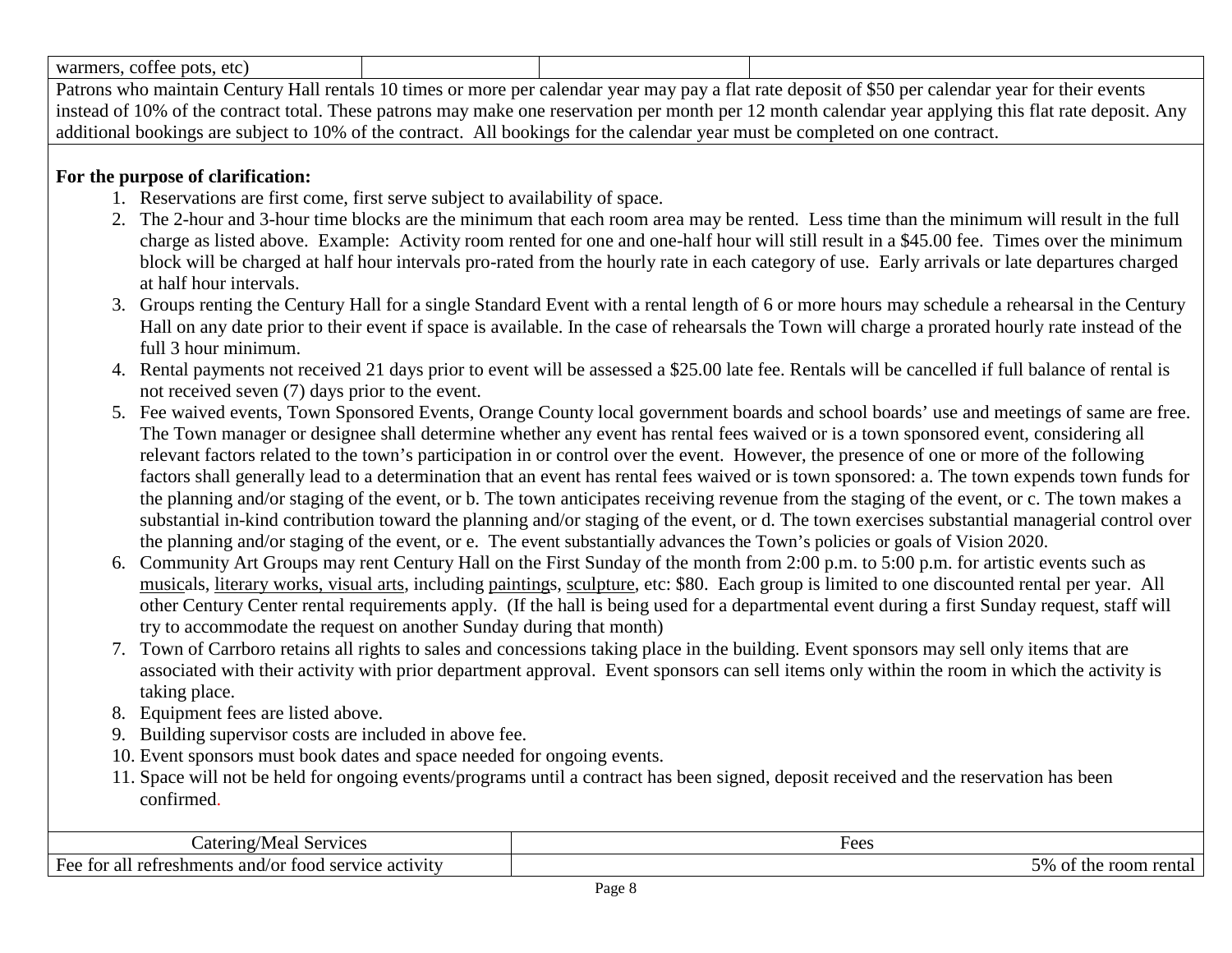| (Century Hall Only)                                            |                                                 |
|----------------------------------------------------------------|-------------------------------------------------|
| Clean-Up Fee                                                   | \$35.00 (per person/per hour)                   |
| Arrangements should be made to insure that all trash and       |                                                 |
| food debris is removed from floor and tables at the            |                                                 |
| conclusion of an event in in order to avoid a clean-up fee.    |                                                 |
| The number of man hours required for clean-up will be          |                                                 |
| determined by a Professional Janitorial Service.               |                                                 |
| <b>Century Center Services</b>                                 | Rate                                            |
| Labor Assistance                                               | $$12.00$ (per person/per hour)                  |
| <b>Technical Assistance</b>                                    | \$20.00 (per person/per hour)                   |
| Overnight storage (only available when no events are           | \$50.00 per night – Century Hall                |
| scheduled after the event that requires storage)               | \$25.00 per night – Activity Rooms, first floor |
| Pre-Program overnight storage (example for wedding             | \$100.00 per day Activity Rooms, first floor    |
| receptions deliveries)                                         | $$175.00$ per day - Century Hall                |
| Piano Tuning beyond routine tuning $(2x/yr)$                   | At cost                                         |
| <b>Booth Rental at Century Center Events</b>                   | \$25/no electricity or \$35/with electricity    |
| Shuttle service                                                | \$50/hour                                       |
| Copies                                                         | \$.10 per copy                                  |
| Fax (sending or receiving)                                     | \$.50 per page                                  |
|                                                                |                                                 |
| $100th$ Birthday party or 50 <sup>th</sup> Wedding Anniversary | 50% discount                                    |
| (Carrboro Residents only)                                      |                                                 |

| Refunds | All refunds/withdrawals from programs should be requested in writing and sent to the<br>$\bullet$<br>Administrative Assistant of the Recreation and Parks department.<br>In the event there is a change in the nature of the program, activity or reservation or<br>$\bullet$<br>cancellation, participants will be contacted and a transfer, full credit or refund will be<br>given.<br>Injury or injury or illness of a participant. Doctor's documentation is needed. (If the<br>$\bullet$<br>program is underway, the refund will be prorated) |
|---------|----------------------------------------------------------------------------------------------------------------------------------------------------------------------------------------------------------------------------------------------------------------------------------------------------------------------------------------------------------------------------------------------------------------------------------------------------------------------------------------------------------------------------------------------------|
|         | PROGRAMS/ACTIVITIES                                                                                                                                                                                                                                                                                                                                                                                                                                                                                                                                |
|         | When program/activity refund requests are received more than three (3) business<br>$\bullet$                                                                                                                                                                                                                                                                                                                                                                                                                                                       |
|         | days prior to the start of a recreation program, a refund less a \$5.00 administrative<br>fee, or full credit or transfer will be given. Athletics program requests should be                                                                                                                                                                                                                                                                                                                                                                      |
|         | received three business days prior to the first practice/game.                                                                                                                                                                                                                                                                                                                                                                                                                                                                                     |
|         | The administrative fee for camp withdrawals is $$10.00$ per camp-based upon the time                                                                                                                                                                                                                                                                                                                                                                                                                                                               |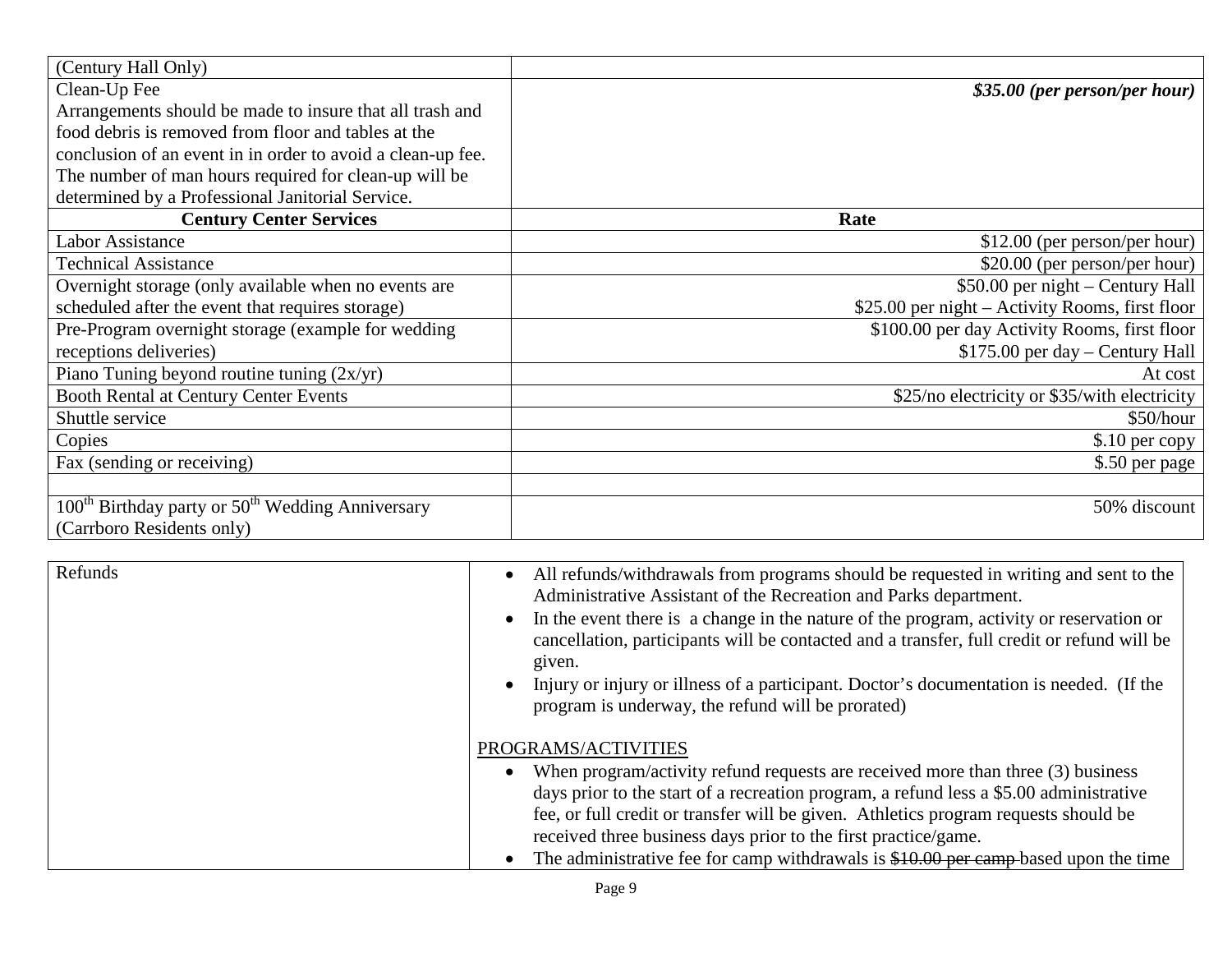|                                  | of the withdrawal:<br>\$20 for a withdrawal prior to the designated date that a camp balance is due.<br>$\bullet$                                                                                                                                                                                                                                                                                                                                                                                                                                                                                                                                                                                                                                                                                                                                                                                                                                                                                     |
|----------------------------------|-------------------------------------------------------------------------------------------------------------------------------------------------------------------------------------------------------------------------------------------------------------------------------------------------------------------------------------------------------------------------------------------------------------------------------------------------------------------------------------------------------------------------------------------------------------------------------------------------------------------------------------------------------------------------------------------------------------------------------------------------------------------------------------------------------------------------------------------------------------------------------------------------------------------------------------------------------------------------------------------------------|
|                                  | \$40 for a withdrawal from a summer camp that is made after the designated date and<br>$\bullet$<br>prior to the start of the camp                                                                                                                                                                                                                                                                                                                                                                                                                                                                                                                                                                                                                                                                                                                                                                                                                                                                    |
|                                  | After the camp has started, the \$40 administration fee is applied, along with the<br>balance prorated (in accordance to how many days the camp has been held).                                                                                                                                                                                                                                                                                                                                                                                                                                                                                                                                                                                                                                                                                                                                                                                                                                       |
|                                  | When a request is received in three business days or less a pro-rated credit will be<br>$\bullet$<br>placed on your account minus administrative fee. If a program is more than 50%<br>complete it is left to discretion of the program coordinator.                                                                                                                                                                                                                                                                                                                                                                                                                                                                                                                                                                                                                                                                                                                                                  |
|                                  | Note: It is the discretion of the program supervisor whether a refund will be given on a<br>commodity (supplies, tickets, apparel, etc.) that has already been purchased by the<br>participant.                                                                                                                                                                                                                                                                                                                                                                                                                                                                                                                                                                                                                                                                                                                                                                                                       |
|                                  | <b>FACILITIES</b><br>Century Center Room Rental Cancellation Fees: Cancellations three weeks or more<br>$\bullet$<br>prior to the event receive refund of rental payment minus 10% prepayment fee.<br>Events not cancelled three weeks (21 days) in advance forfeit all rental fees. The<br>Department may cancel a reservation in the case of severe weather conditions, a<br>Town emergency, and if all of the contract stipulations are not followed. All<br>reservation fees will be returned in full if a situation occurs which is beyond facility<br>or event sponsor control.<br>Park Facility Cancellations: Cancellations made three days or more prior to the event<br>$\bullet$<br>receive refund minus \$5.00 administration fee. Any rental over \$20 not cancelled<br>three business days prior to the rental will receive a refund of 75% of the rental fee<br>minus the \$5.00 administrative fee. Any rental less than \$20 will be refunded less<br>the \$5.00 administrative fee. |
|                                  | <b>PUBLIC WORKS FEES</b>                                                                                                                                                                                                                                                                                                                                                                                                                                                                                                                                                                                                                                                                                                                                                                                                                                                                                                                                                                              |
| <b>Additional Recycling Bin</b>  | \$7.00                                                                                                                                                                                                                                                                                                                                                                                                                                                                                                                                                                                                                                                                                                                                                                                                                                                                                                                                                                                                |
| <b>Roll Out Containers</b>       | Actual cost to town - \$48.45per container                                                                                                                                                                                                                                                                                                                                                                                                                                                                                                                                                                                                                                                                                                                                                                                                                                                                                                                                                            |
| <b>Yard Waste Containers</b>     | Actual cost to town - \$50.45 per container                                                                                                                                                                                                                                                                                                                                                                                                                                                                                                                                                                                                                                                                                                                                                                                                                                                                                                                                                           |
| Extra Roll Out Container Service | \$2.00/container                                                                                                                                                                                                                                                                                                                                                                                                                                                                                                                                                                                                                                                                                                                                                                                                                                                                                                                                                                                      |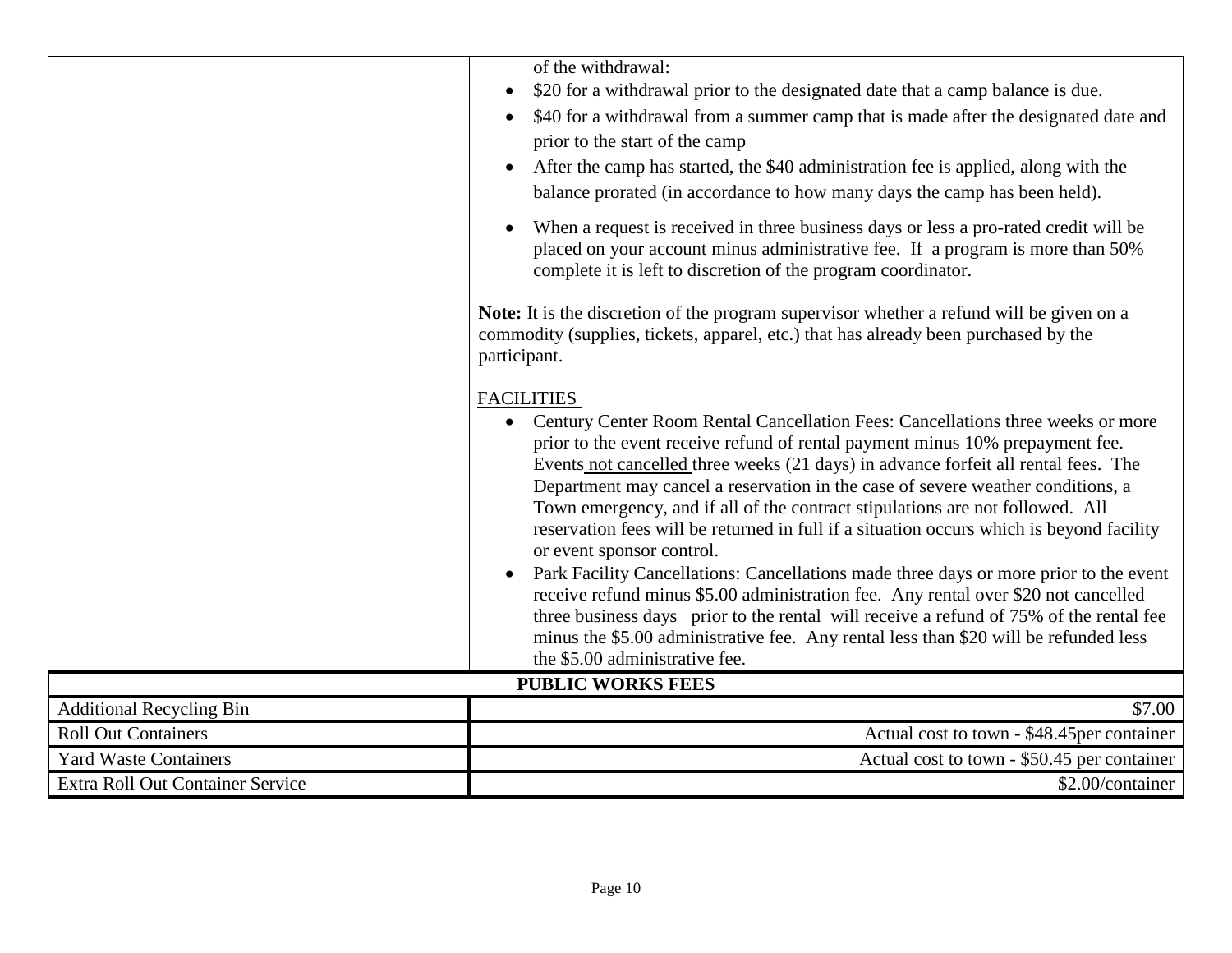| Extra Dumpster Collection for Multi-Family<br>Dwellings                                                                                                                                                                                          | \$22.00 8 cubic yard<br>\$17.00 6 cubic yard<br>\$12.00 4 cubic yard<br>\$7.00 2 cubic yard                                                                                                                                                  |
|--------------------------------------------------------------------------------------------------------------------------------------------------------------------------------------------------------------------------------------------------|----------------------------------------------------------------------------------------------------------------------------------------------------------------------------------------------------------------------------------------------|
| <b>Non-Residential Dumpster Fees (effective</b><br>10/1/2002                                                                                                                                                                                     | <b>Cost Per Quarter (13 weeks service)</b>                                                                                                                                                                                                   |
| Dumpster Size (Cubic Yards)                                                                                                                                                                                                                      | Per Pickup (each time)                                                                                                                                                                                                                       |
|                                                                                                                                                                                                                                                  | \$13.69                                                                                                                                                                                                                                      |
| 4                                                                                                                                                                                                                                                | \$16.46                                                                                                                                                                                                                                      |
| 6                                                                                                                                                                                                                                                | \$19.23                                                                                                                                                                                                                                      |
| 8                                                                                                                                                                                                                                                | \$21.92                                                                                                                                                                                                                                      |
| Appliances                                                                                                                                                                                                                                       | \$16.00 for up to three and \$4.00 for each additional after three                                                                                                                                                                           |
| Televisions larger than 19 inch                                                                                                                                                                                                                  | \$6.00 for one and \$4.00 for each additional                                                                                                                                                                                                |
| Mattresses and Box Springs                                                                                                                                                                                                                       | \$7.00 for up to 2 pieces                                                                                                                                                                                                                    |
| Couch/Sofa                                                                                                                                                                                                                                       | \$7.00 for one and \$5.00 for each additional                                                                                                                                                                                                |
| Other bulky, oversized waste                                                                                                                                                                                                                     | First 10 minutes free of charge. For collection requiring longer than 10 minutes, the fee will<br>be determined by the Public Works Dept. based on the nature, amount and time required to<br>remove items. This fee must be paid in advance |
| Large amount of yard waste/brush                                                                                                                                                                                                                 | First 10 minutes free of charge. For collections requiring longer than 10 minutes, a fee will<br>be determined by the Public Works Dept. based on the nature, amount and time required to<br>remove items. The fee must be paid in advance.  |
| Driveway Pipe                                                                                                                                                                                                                                    | 100% of cost of materials (if available in inventory)                                                                                                                                                                                        |
| <b>Street Cut Repairs</b>                                                                                                                                                                                                                        | \$95.00 per sq. yd                                                                                                                                                                                                                           |
| <b>Street Signs</b>                                                                                                                                                                                                                              | Actual cost of materials and cost of labor, if installation required. Payment required in<br>advance.                                                                                                                                        |
| Driveway Permit Fee                                                                                                                                                                                                                              | \$110.00                                                                                                                                                                                                                                     |
| <b>Building Structure Moving Permit Fee</b>                                                                                                                                                                                                      | \$125.00                                                                                                                                                                                                                                     |
| <b>Encroachment Permit</b>                                                                                                                                                                                                                       | \$100.00                                                                                                                                                                                                                                     |
| <b>Street Closings</b>                                                                                                                                                                                                                           | \$85.00 plus the cost of advertising the public hearing, including mailings.                                                                                                                                                                 |
| Processing Fee for Permanent Right-of-Way Closing<br>Full or Partial Street Improvement Inspection Fee<br>(including storm drains, sidewalk, curb and gutter,<br>paving, grading and appurtenant work in or adjacent<br>to public rights-of-way) | \$85.00, plus the cost of advertising, certified mailing and first-class mailings<br>\$2.60 per linear foot (Amend. $7/1/2008$ )                                                                                                             |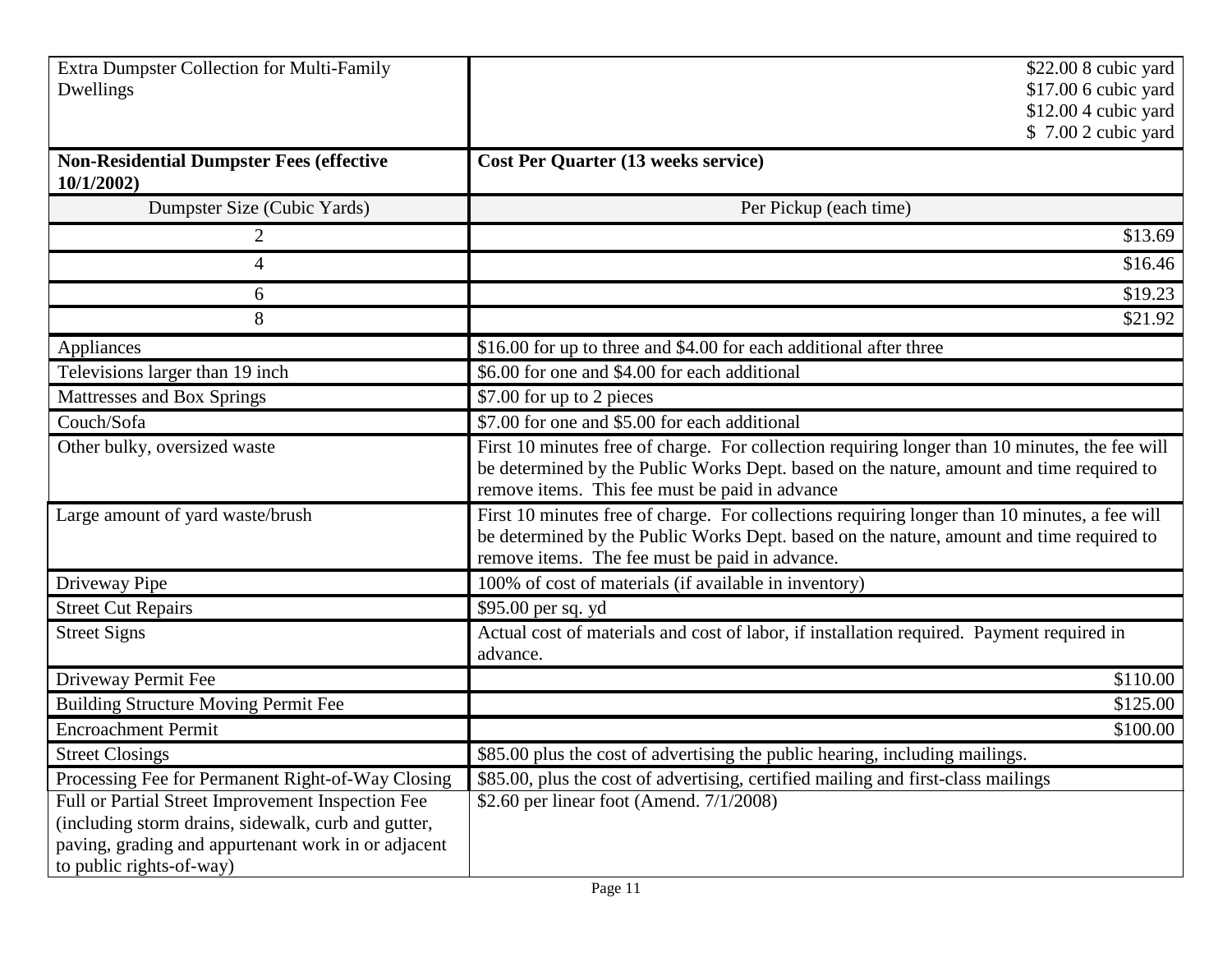| Utility Service Improvement Inspection Fee<br>(including excavation, backfill, and appurtenant work<br>relating to the installation, repair, replacement, or | \$1.00 per linear foot |                             |
|--------------------------------------------------------------------------------------------------------------------------------------------------------------|------------------------|-----------------------------|
| removal of sewer, water, gas, telephone, electric,                                                                                                           |                        |                             |
| and/or similar utility facilities in or adjacent to public                                                                                                   |                        |                             |
| rights-of-way)                                                                                                                                               |                        |                             |
|                                                                                                                                                              | <b>POLICE FEES</b>     |                             |
| PRECIOUS METAL DEALER FEES                                                                                                                                   |                        |                             |
| <b>Annual Permit Application Fee</b>                                                                                                                         |                        | \$180.00                    |
| <b>Fingerprinting Fee Per Person</b>                                                                                                                         |                        | \$38.00                     |
| <b>Employee Initial Registration Fee</b>                                                                                                                     |                        | \$10.00                     |
| Employee Subsequent Renewal Fee                                                                                                                              |                        | \$3.00                      |
|                                                                                                                                                              | <b>PLANNING FEES</b>   |                             |
| <b>CONSTRUCTION PERMIT FEES</b>                                                                                                                              |                        |                             |
| A. Building Permits                                                                                                                                          |                        |                             |
| Minimum Permit Fee                                                                                                                                           |                        | \$50.00                     |
| Demolition permit                                                                                                                                            |                        | \$50.00                     |
| <b>Relocation of Structures</b>                                                                                                                              |                        | \$50.00                     |
| Mobile home set up                                                                                                                                           |                        | \$50.00                     |
| Modular units (approved by NC Dept. of Ins)                                                                                                                  |                        | \$120.00                    |
| Accessory Structures (less than 144 square feet)                                                                                                             |                        | No Charge                   |
| Manufactured, Assembled or Packaged                                                                                                                          |                        | \$75.00                     |
| Re-inspection Fee                                                                                                                                            |                        | \$75.00                     |
| Homeowners Recovery Fund Fee                                                                                                                                 |                        | \$10.00                     |
| Replacement Permit Card Fee                                                                                                                                  |                        | \$50.00                     |
| Damaged or Missing Plans Fee                                                                                                                                 |                        | \$50.00                     |
| <b>Technical Review</b>                                                                                                                                      |                        | \$50.00                     |
| <b>Residential Construction</b>                                                                                                                              |                        |                             |
| New Construction                                                                                                                                             |                        | .26/sq. ft.                 |
| Renovation or alteration                                                                                                                                     |                        | $.21$ /sq. ft.              |
| <b>Commercial Construction</b>                                                                                                                               |                        |                             |
| New Construction                                                                                                                                             |                        | $.26$ /sq. ft.              |
| New Construction (Open Parking Structure)                                                                                                                    |                        | 30% of New Construction Fee |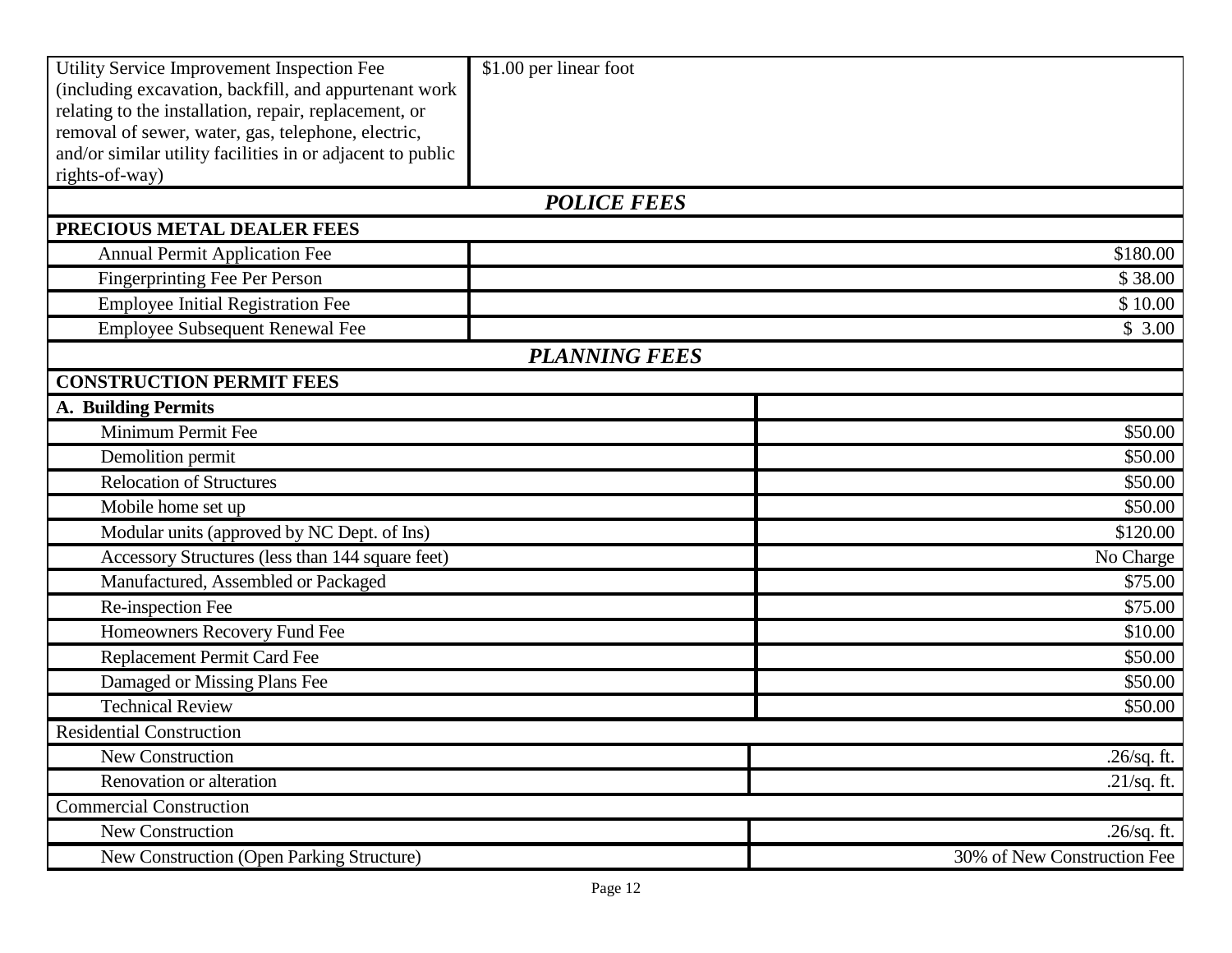| <b>Renovation or Alteration</b>                                                                                                                                        | $.21$ /sq. ft.      |
|------------------------------------------------------------------------------------------------------------------------------------------------------------------------|---------------------|
| Replacement/Renovation not covered by minimum square footage (commercial), and<br>renovations to existing commercial building located in the University Lake watershed | \$275.00            |
| CO Certification (commercial)                                                                                                                                          | \$100.00            |
| Stocking Fee (Furniture/equipment/stock installation prior to issuance of CO)                                                                                          | $.05$ /sq. ft.      |
| <b>B.</b> Plumbing                                                                                                                                                     |                     |
| Minimum permit fee                                                                                                                                                     | \$50.00             |
| <b>Residential Additions</b>                                                                                                                                           | \$50.00             |
| Commercial Fit up                                                                                                                                                      | \$50.00             |
| Modular home (approved by NC Dept. of Ins.)                                                                                                                            | \$120.00            |
| Sewer ejector pumps                                                                                                                                                    | \$20.00             |
| Grease traps                                                                                                                                                           | \$20.00             |
| Re-inspection Fee                                                                                                                                                      | \$75.00             |
| Fixtures – (Defined as any opening into the waste and/or vent system. Also items                                                                                       |                     |
| such as water heaters, disposals, water pumps and dishwashers are deemed as                                                                                            |                     |
| such.)                                                                                                                                                                 | $.16$ /sq. ft.      |
| Water/Sewer Only                                                                                                                                                       | \$50.00 minimum fee |
| Replacement/Renovation not covered by square footage (Commercial)                                                                                                      | \$275.00            |
| C. Mechanical                                                                                                                                                          |                     |
| Minimum Permit Fee                                                                                                                                                     | \$50.00             |
| Replacement or system conversion                                                                                                                                       | \$50.00             |
| Installation of woodstove or factory built fireplace                                                                                                                   | \$50.00             |
| Re-inspection Fee                                                                                                                                                      | \$75.00             |
| Heating Equipment and Appliances (Gas or Oil)                                                                                                                          | $.16$ /sq. ft.      |
| <b>Gas Lines</b>                                                                                                                                                       | \$75.00             |
| Modular Home (approved by NC Dept. of Insurance)                                                                                                                       | \$125.00            |
| Replacement/Renovation not covered by square footage (Commercial)                                                                                                      | \$275.00            |
| <b>Commercial Hoods</b>                                                                                                                                                |                     |
| $0-25$ sq. ft.                                                                                                                                                         | \$75.00             |
| 25.1-50 sq. ft.                                                                                                                                                        | \$85.00             |
| Over 50 sq. ft.                                                                                                                                                        | \$95.00             |
| Gasoline and Oil Tanks                                                                                                                                                 |                     |
| Per Tank                                                                                                                                                               | \$225.00            |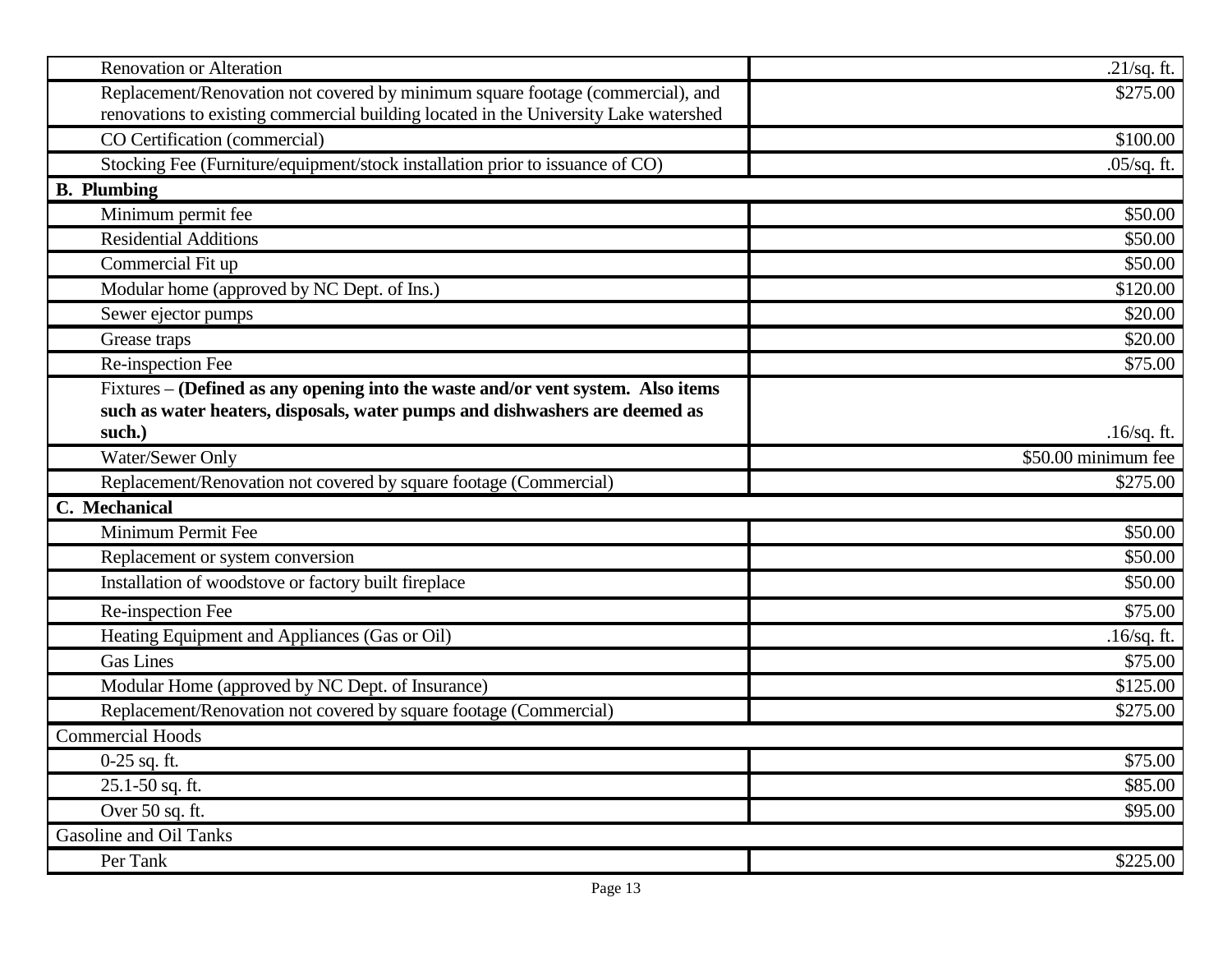| D. Electrical                                                                              |                                    |
|--------------------------------------------------------------------------------------------|------------------------------------|
| Minimum permit fee                                                                         | \$50.00                            |
| Temporary electrical service                                                               | \$50.00                            |
| <b>Residential Applications</b>                                                            | Sq. Footage x .16                  |
| Residential & Commercial Additions (receptacles, switches, etc.)                           | \$45.00                            |
| <b>Conditional Power</b>                                                                   | \$150.00                           |
| Commercial – Open Parking Structure                                                        | 30% of Residential Application Fee |
| <b>Service changes:</b>                                                                    |                                    |
| <b>100 AMP</b>                                                                             | \$75.00                            |
| <b>150 AMP</b>                                                                             | \$100.00                           |
| <b>200 AMP</b>                                                                             | \$125.00                           |
| <b>400 AMP</b>                                                                             | \$150.00                           |
| <b>800 AMP</b>                                                                             | \$250.00                           |
| 1,000 AMP                                                                                  | \$300.00                           |
| Mobile home electrical connection                                                          | \$75.00                            |
| Modular Home (approved by NC Dept of Insurance)                                            | \$125.00                           |
| Swimming pool                                                                              | \$75.00                            |
| <b>Sign Installation</b>                                                                   | \$75.00                            |
| Gas pump Installation                                                                      | \$75.00/pump                       |
| Re-inspection fee                                                                          | \$75.00                            |
| <b>Electric Motors and Generators</b>                                                      |                                    |
| Minimum charge                                                                             | \$50.00                            |
| Each Additional Motor transformer etc.                                                     | \$10.00                            |
|                                                                                            |                                    |
| <b>Commercial - New Construction</b>                                                       | Sq. Ft. x .16                      |
| Commercial electrical work not included in additions or not including a square             | \$275.00                           |
| footage component                                                                          |                                    |
| E. Refunds: Refunds approved at the discretion of the Chief Building Inspector or Designee |                                    |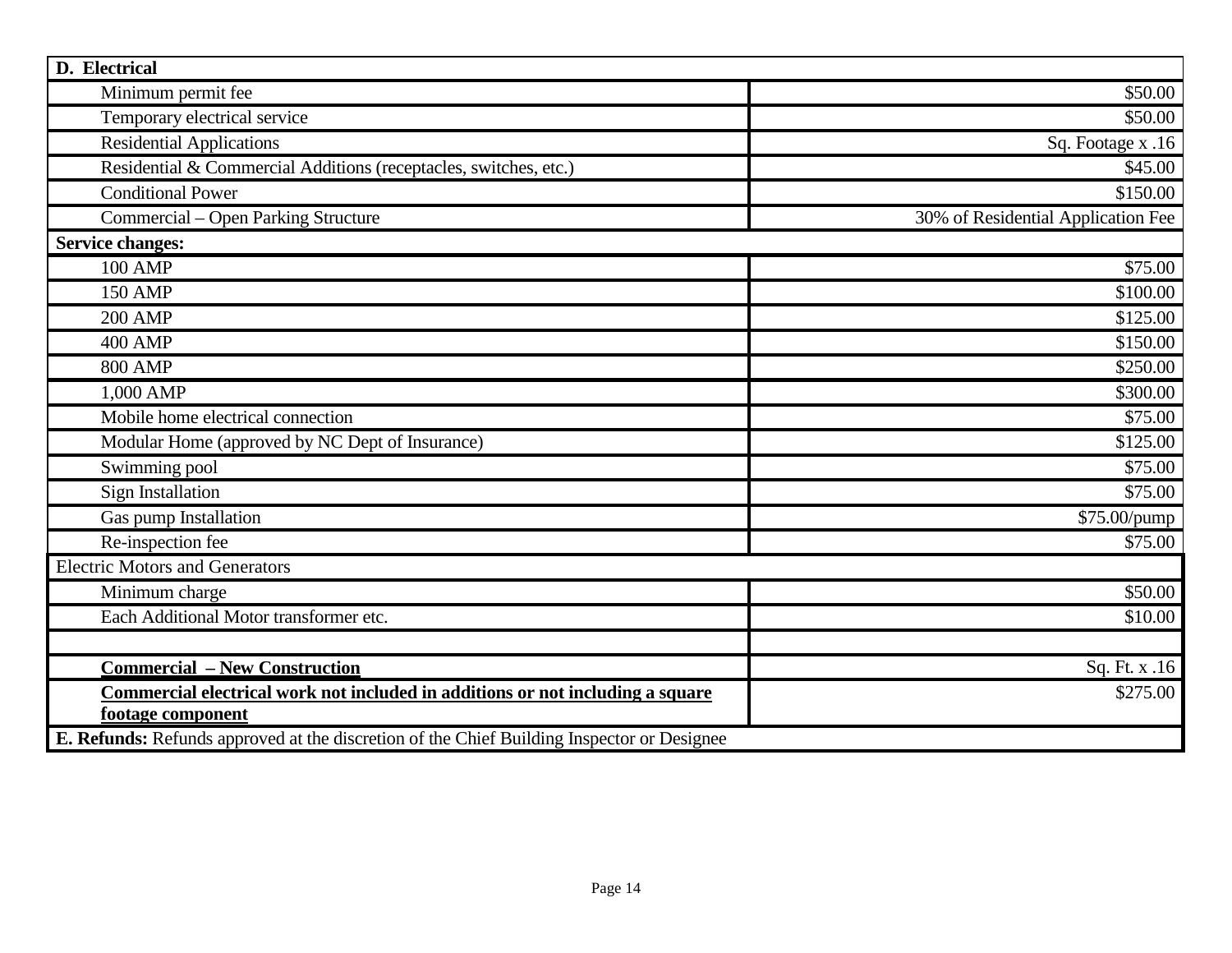| F. Recycled Materials Permit                                                                                                                                      | 10% of the total assessed building permit fee                                                                                                                                                             |
|-------------------------------------------------------------------------------------------------------------------------------------------------------------------|-----------------------------------------------------------------------------------------------------------------------------------------------------------------------------------------------------------|
| G. Work initiated without required construction permits                                                                                                           | Twice the original permit fee                                                                                                                                                                             |
| H. Engineering Inspection Fee                                                                                                                                     | \$75.00/ Certificate of Occupancy                                                                                                                                                                         |
|                                                                                                                                                                   |                                                                                                                                                                                                           |
| <b>I. Fire Prevention</b>                                                                                                                                         |                                                                                                                                                                                                           |
| <b>Blasting Permit</b>                                                                                                                                            | \$100.00                                                                                                                                                                                                  |
| Renewal Fee (Must be renewed every 30 days)                                                                                                                       | \$50.00                                                                                                                                                                                                   |
| <b>Burning Permit</b>                                                                                                                                             | \$75.00                                                                                                                                                                                                   |
| Pyrotechnic Permit                                                                                                                                                | \$100.00                                                                                                                                                                                                  |
| <b>Hazardous Materials Permit</b>                                                                                                                                 | \$150.00                                                                                                                                                                                                  |
| Fire Alarm and Detection System Permit                                                                                                                            | \$100.00                                                                                                                                                                                                  |
| - Initiating or supervisory device (automatic or manual - pull station, water-flow<br>switch, tamper switch, heat and smoke detectors, etc.). Commercial projects | \$2.00 per initiating device                                                                                                                                                                              |
| Fire Sprinkler/Standpipe/Fire Pump/Extinguishing System Permit                                                                                                    | \$100.00                                                                                                                                                                                                  |
| Sprinkler head, fusible links, frangible bulbs, water flow switch, supervisory device, etc.                                                                       | \$2.00 per initiating device                                                                                                                                                                              |
| All other Fire Code Permits not listed above                                                                                                                      | \$50.00                                                                                                                                                                                                   |
| Re-inspection fee                                                                                                                                                 | \$75.00                                                                                                                                                                                                   |
| <b>Life Safety Violation</b>                                                                                                                                      | \$250.00                                                                                                                                                                                                  |
| Non-compliance fee per code violation                                                                                                                             | \$25.00                                                                                                                                                                                                   |
| False Burglar and Fire Alarms                                                                                                                                     | \$75.00 for each false burglar or fire alarm sounded by a<br>private alarm system. This fee would be billed only<br>after two such alarms were sounded during a given<br>month for a particular business. |
| Fire-Rescue Address Signs                                                                                                                                         | $$15.00$ (sign only)<br>$$20.00$ (sign and post)                                                                                                                                                          |
| Work initiated without required construction permits                                                                                                              | Twice the original permit fee                                                                                                                                                                             |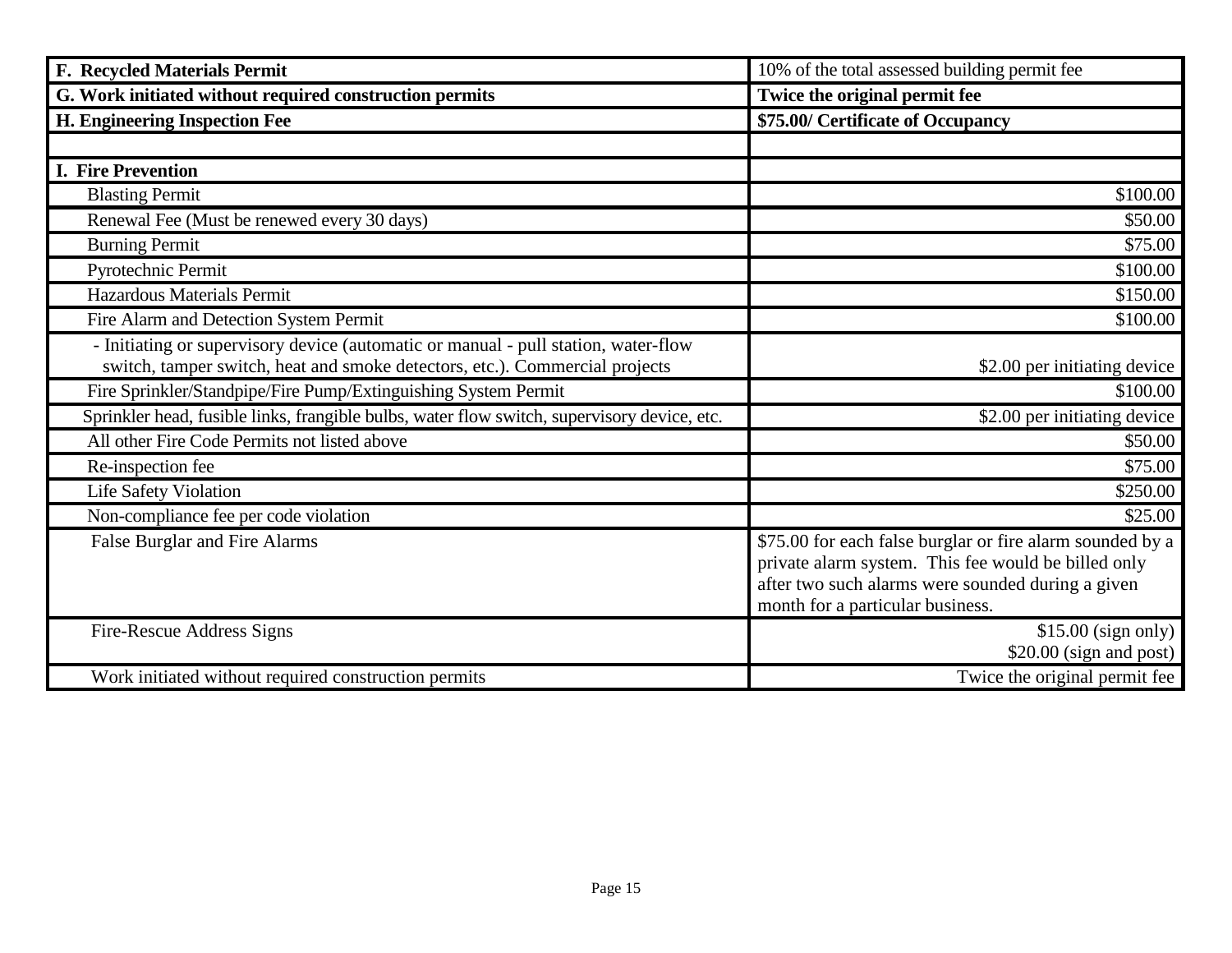## **LAND USE PERMIT FEES**

Applicants and/or landowners will be billed an additional engineering fee to cover 80% of the town's engineering costs associated with their land use permit and construction plan review.

*Note: The Town of Carrboro will levy an interest charge on engineering fees, which remain unpaid thirty (30) days from the date of billing. The interest charge will be assessed at a rate of one (1) percent of the principal amount outstanding per month or twelve (12) percent annually.*

| <b>CONDITIONAL USE OR SPECIAL USE PERMITS (New Requests)</b>                                                    |                                                                                                    |
|-----------------------------------------------------------------------------------------------------------------|----------------------------------------------------------------------------------------------------|
| Residential                                                                                                     | $$1,300.00+ $36.00$ per unit                                                                       |
| 2.<br>Commercial                                                                                                | $$1,200.00 + $.06$ per square foot of commercial building<br>space                                 |
| Mixed Use<br>3.                                                                                                 | $$1,200.00 + $.06$ per square foot of commercial building<br>$space + $36.00$ per residential unit |
| Miscellaneous, Less than 3 acres<br>4.                                                                          | \$750.00                                                                                           |
| Miscellaneous, 3 acres or more<br>5.                                                                            | \$1,500.00                                                                                         |
| Watershed Subdivision, 4 lots or less<br>6.                                                                     | \$300.00                                                                                           |
| Child Day Care Facility-S.U.P. (Large Child Day Care Homes - 12 pre-school or 15<br>7.<br>school-aged children) | \$300.00                                                                                           |
| <b>ZONING PERMITS</b>                                                                                           |                                                                                                    |
| Residential                                                                                                     | \$75.00 per unit                                                                                   |
| Commercial<br>2.                                                                                                | \$60.00 or \$0.06/ per sq. ft. of commercial area,<br>whichever is greater                         |
| Home Occupation<br>3.                                                                                           | \$75.00                                                                                            |
| Site Re-inspection<br>4.                                                                                        | \$60.00                                                                                            |
| <b>SIGN PERMITS</b>                                                                                             |                                                                                                    |
| Single Sign Permit                                                                                              | $$40.00$ per sign                                                                                  |
| Unified Sign Plan Permit                                                                                        | \$150 per sign unified sign plan                                                                   |
| Individual Sign in accordance with approved plan                                                                | \$30.00 per sign                                                                                   |
| Sign on Historic Building (SUP, per Section 15-174 of the LUO)                                                  | \$50.00                                                                                            |
| VILLAGE MIXED USE OR OFFICE/ASSEMBLY CONDITIONAL USE DISTRICT                                                   |                                                                                                    |
| Rezoning                                                                                                        | $$1,500 + $40/ \text{acre}$                                                                        |
| <b>Master Plan</b>                                                                                              | $$750 + $20/acre$                                                                                  |
| CUP attached to any VMU or O/A Rezoning Request                                                                 | $$1,500 + $25$ per residential unit + \$0.05/square foot of<br>commercial space                    |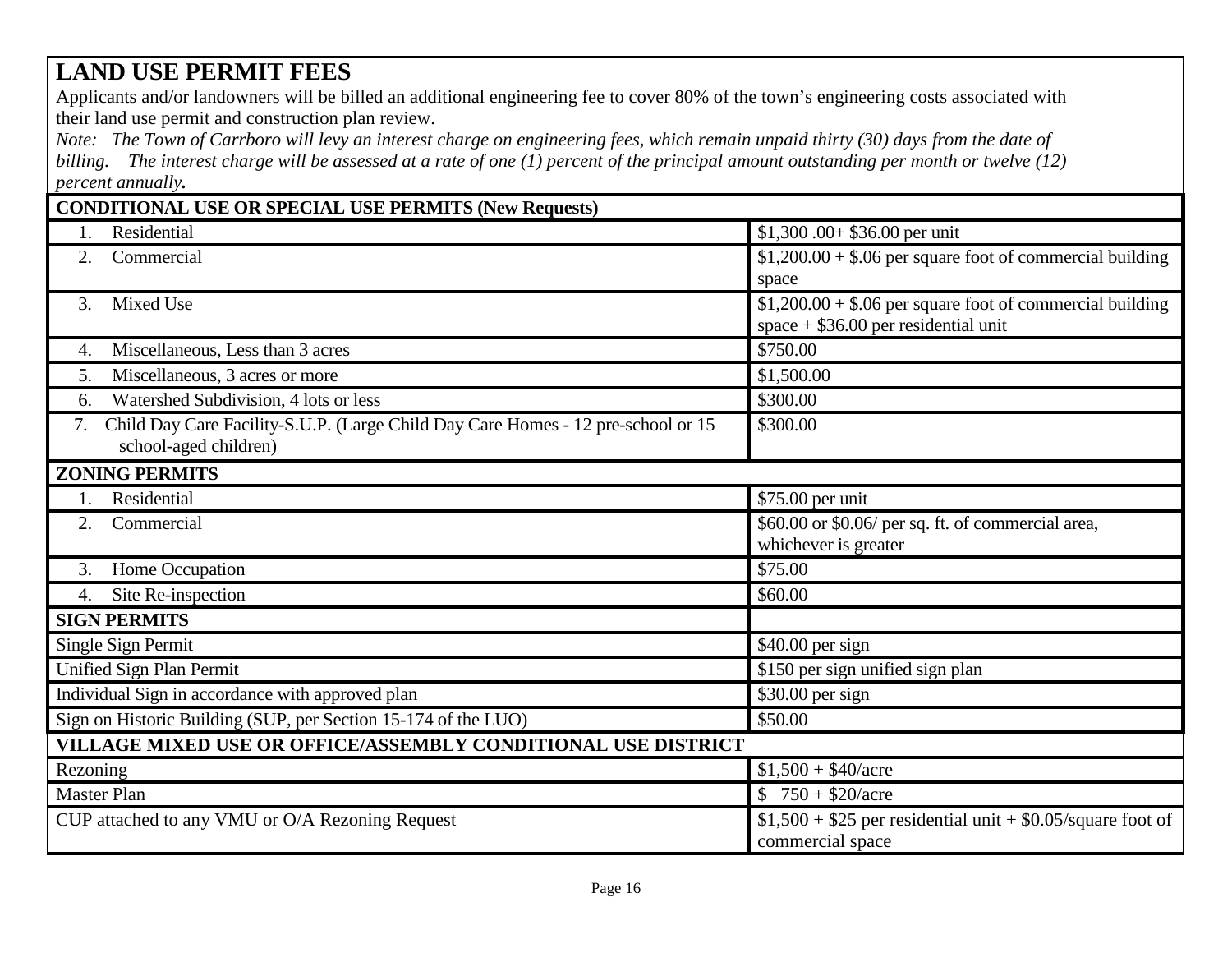## **CONDITIONAL USE REZONING** Rezone to RR-CU, R-20-CU, R-15-CU, R-10-CU, R-7.5-CU \$700 + \$30.00/acre Rezone to R-3-CU, R-2-CU, R-S.I.R-CU, R-S.I.R.-2-CU \$850 + \$30.00/acre Rezone to B-1(c)-CU, B-1(g)-CU, B-2-CU, B-3-CU, B-4-CU, CT-CU, B-3-T-CU, O-CU, M-1-CU, and M-2-CU  $$1200 + $30.00/ \text{acre}$ Conditional Use Permit attached to any CU Rezoning Request \$1000 +\$30.00/unit+\$.05/square foot of commercial building space **YIELD PLAN** Walk-about/Concept Plan Review  $$150 + $25/$ unit or lot Yield Plan Review  $$150 + $25/unit$  or lot

| <b>CONDITIONAL OR SPECIAL USE PERMIT MODIFICATIONS</b>            |                                 |  |
|-------------------------------------------------------------------|---------------------------------|--|
| Minor Modification with hearing                                   | \$600.00                        |  |
| Minor Modification without hearing<br>2.                          | \$300.00                        |  |
| <b>Insignificant Deviations</b><br>3.                             | \$150                           |  |
| CONDITIONAL, SPECIAL USE, OR ZONING PERMIT EXTENSIONS OR RENEWALS |                                 |  |
| Residential, Commercial, or Mixed Use<br>\$350                    |                                 |  |
| PHASING CHANGES AND REVIEW (IF SEPARATE FROM INITIAL APPROVAL)    |                                 |  |
| Residential, Commercial, or Mixed Use                             | \$300                           |  |
| <b>FINAL PLAT APPROVALS</b>                                       |                                 |  |
| Less than 5 acres                                                 | $$180 + $30.00$ per unit or lot |  |
| 5 to 10 acres                                                     | $$250 + $30.00$ per unit or lot |  |
| More than 10 acres<br>3.                                          | $$300 + $30.00$ per unit or lot |  |
| <b>VARIANCES</b>                                                  | \$350.00                        |  |
| <b>APPEALS</b>                                                    | \$300.00                        |  |
| <b>SPECIAL EXCEPTIONS</b>                                         | \$250.00                        |  |
| <b>EXEMPT SUBDIVISIONS</b>                                        |                                 |  |
| Creation of additional lots                                       | \$150.00                        |  |
| Combination or recombination of existing lots<br>2.               | \$60.00                         |  |
| Re-recording Existing Survey<br>3.                                | No Fee                          |  |
| ZONING/PROJECT COMPLIANCE LETTER                                  | \$120.00                        |  |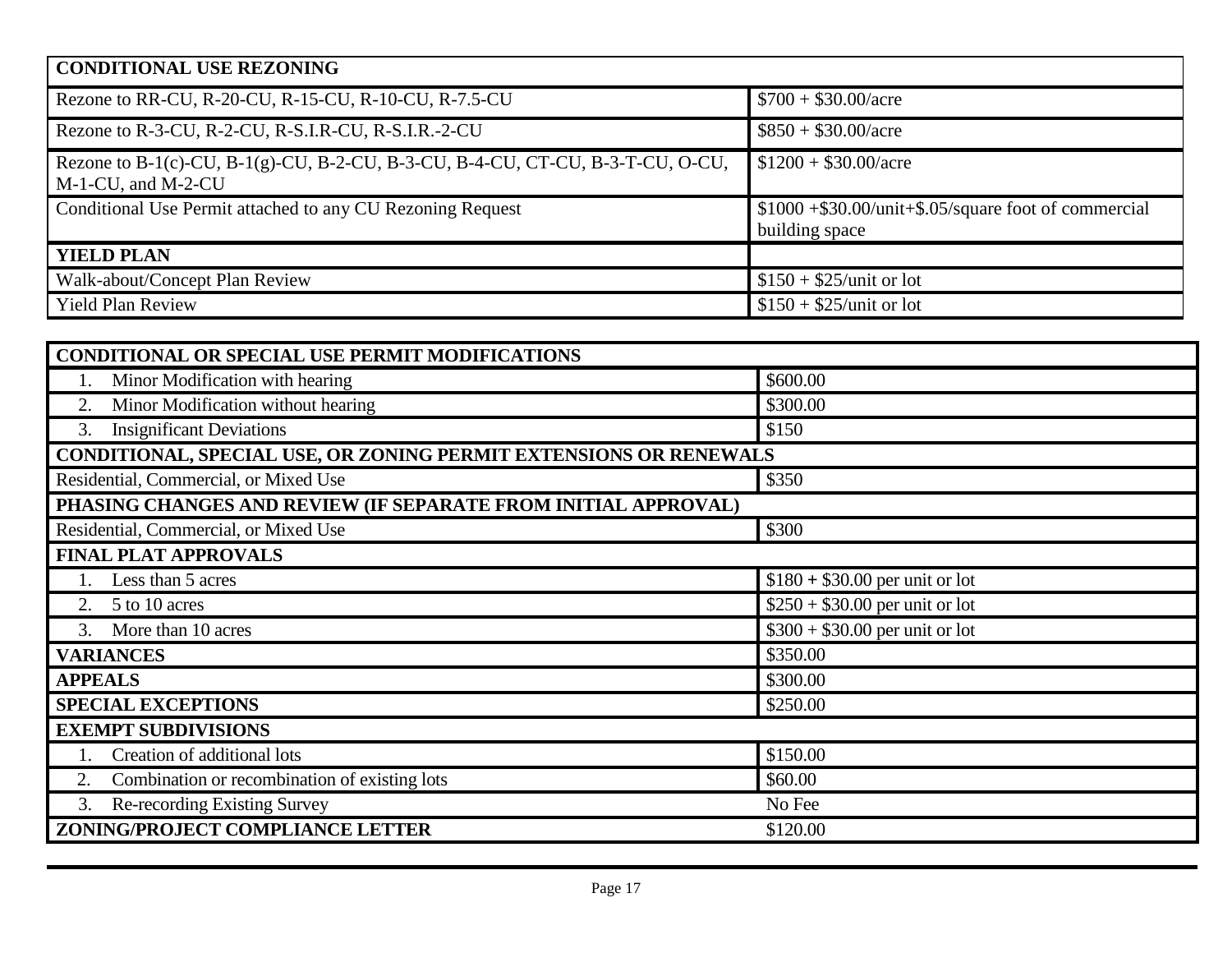| <b>CONSTRUCTION PLAN REVIEW</b>     |                                                                                                                                        |
|-------------------------------------|----------------------------------------------------------------------------------------------------------------------------------------|
| Residential                         |                                                                                                                                        |
| 25 or more units<br>a.              | $$950.00 + $30$ per unit                                                                                                               |
| 5 to 25 units<br>b.                 | \$500.00 per construction plan review $+$ \$30 per unit                                                                                |
| less than 5 units<br>$\mathbf{c}$ . | \$250.00 per construction plan review $+$ \$30 per unit                                                                                |
| Commercial                          | \$750 per construction plan review $+$ \$.18 per square foot<br>of commercial building space                                           |
| 3. Mixed Use                        | $\frac{$600}{$600}$ per construction plan review + \$.15 per square foot<br>of commercial building space $+$ \$25 per residential unit |
| <b>Construction Plan Revisions</b>  | (if separate from initial approval) $= $300.00$                                                                                        |

| PAYMENT-IN-LIEU       |                                                                                                                                                                                                                                                           |
|-----------------------|-----------------------------------------------------------------------------------------------------------------------------------------------------------------------------------------------------------------------------------------------------------|
| Payment-in-Lieu       | \$208.01 (1.9% CPI) per point in accordance with<br>Appendix G in the Land Use Ordinance                                                                                                                                                                  |
| <b>Open Space</b>     | Payment based on number of sq. ft. of open space not<br>provided on-site multiplied by the unadjusted tax value<br>per sq. ft. of land listed by Orange County multiplied by<br>the increase in the Consumer Price Index since the date of<br>evaluation. |
| 3. Affordable Housing | \$32,167 (Determined by multiplying the average of<br>median home sales prices, as obtained from MLS data,<br>of the previous three years for the Chapel Hill Carrboro<br>City School District, by 10%)                                                   |

| <b>ZONING MAP AMENDMENTS</b>                                                                                                                    |                               |  |
|-------------------------------------------------------------------------------------------------------------------------------------------------|-------------------------------|--|
| To a Conditional Zone                                                                                                                           | $$1,200 + $30/ \text{acre}$   |  |
| To C, NPD, WR, RR, R-20, R-15, R-10, R-7.5, HD, JLWP                                                                                            | $$850.00 + $35.00$ per acre   |  |
| To R-2, R-3, R-SIR, R-SIR-2, PUD                                                                                                                | $$1000.00 + $35.00$ per acre  |  |
| To B-1G, B-1C, B-2, B-3, B-3T, B-4, B-5, M-1, EAT, WM-3, O, OA, PID, RHDC Overlay, \\ \$1,450.00 + \$35.00 per acre                             |                               |  |
| <b>CT</b>                                                                                                                                       |                               |  |
| To PF                                                                                                                                           | $\$600.00 + \$35.00$ per acre |  |
| (NOTE: If a request for a rezoning to a commercial or industrial zone is denied, one-half of the initial fee will be refunded to the applicant) |                               |  |
| <b>ZONING TEXT AMENDMENT</b>                                                                                                                    | \$475.00                      |  |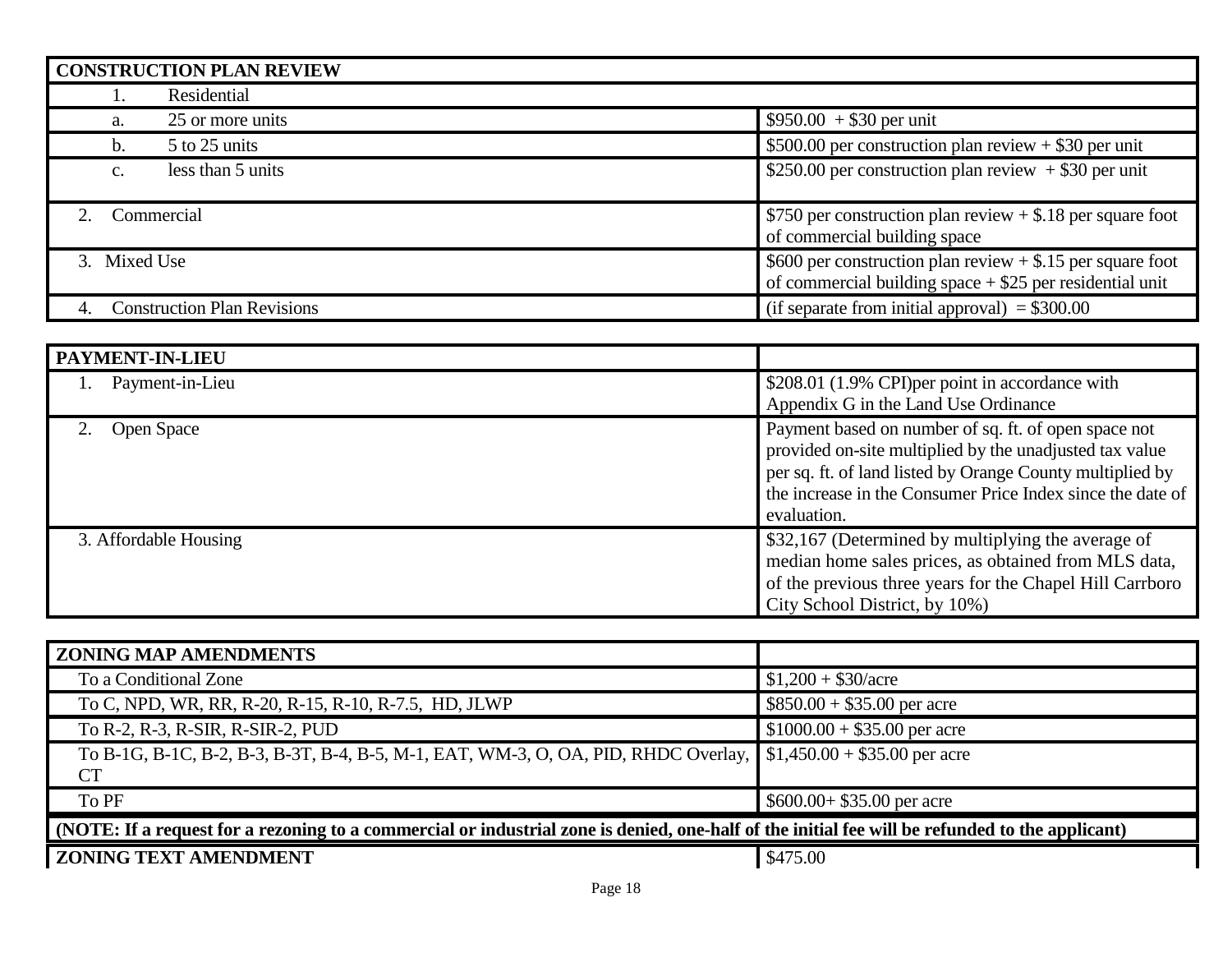| <b>MAPS AND SERVICES</b>                                |                                                                    |
|---------------------------------------------------------|--------------------------------------------------------------------|
| <b>Zoning Map</b>                                       |                                                                    |
| Large, wall map                                         | \$20.00                                                            |
| E-size (34 x 44)                                        | \$15.00                                                            |
| D-size $(22 \times 34)$                                 | \$12.00                                                            |
| $11 \times 17$                                          | \$10.00                                                            |
| <b>City Limits Map</b>                                  |                                                                    |
| E-size                                                  | \$15.00                                                            |
| 11 x 17                                                 | \$10.00                                                            |
| <b>Natural Constraints Map</b>                          |                                                                    |
| E-size                                                  | \$15.00                                                            |
| 11 x 17                                                 | \$10.00                                                            |
| <b>Custom Maps</b> (15-minute production time limit)    |                                                                    |
| E-size                                                  | \$40.00                                                            |
| D-size                                                  | \$30.00                                                            |
| C-size (17 x 22)                                        | \$25.00                                                            |
| 11 x 17                                                 | \$20.00                                                            |
| 8 1/2 x 11 (color)                                      | $\overline{$}10.00$                                                |
| $8\frac{1}{2}$ x 11 (black/white)                       | $\overline{\$}$ 5.00                                               |
| With Orthography                                        | \$45.00                                                            |
| <b>Other Custom Maps</b>                                | Map charge (shown above) $+$ \$40.00 per hour (\$50.00<br>minimum) |
| <b>Blueprint Maps</b>                                   |                                                                    |
| 1979 and 1985 Topographic Maps ((Print of Digital Data) | \$30.00                                                            |
| <b>Digital Data</b>                                     |                                                                    |
| Requests for Carrboro Digital Data                      |                                                                    |
| <b>Existing Data Layer</b>                              | \$30.00                                                            |
| <b>Customized Data Layer</b>                            | $$30.00 + $40.00$ per hour (\$50.00 minimum)                       |
| Digital Published Map                                   | \$30.00                                                            |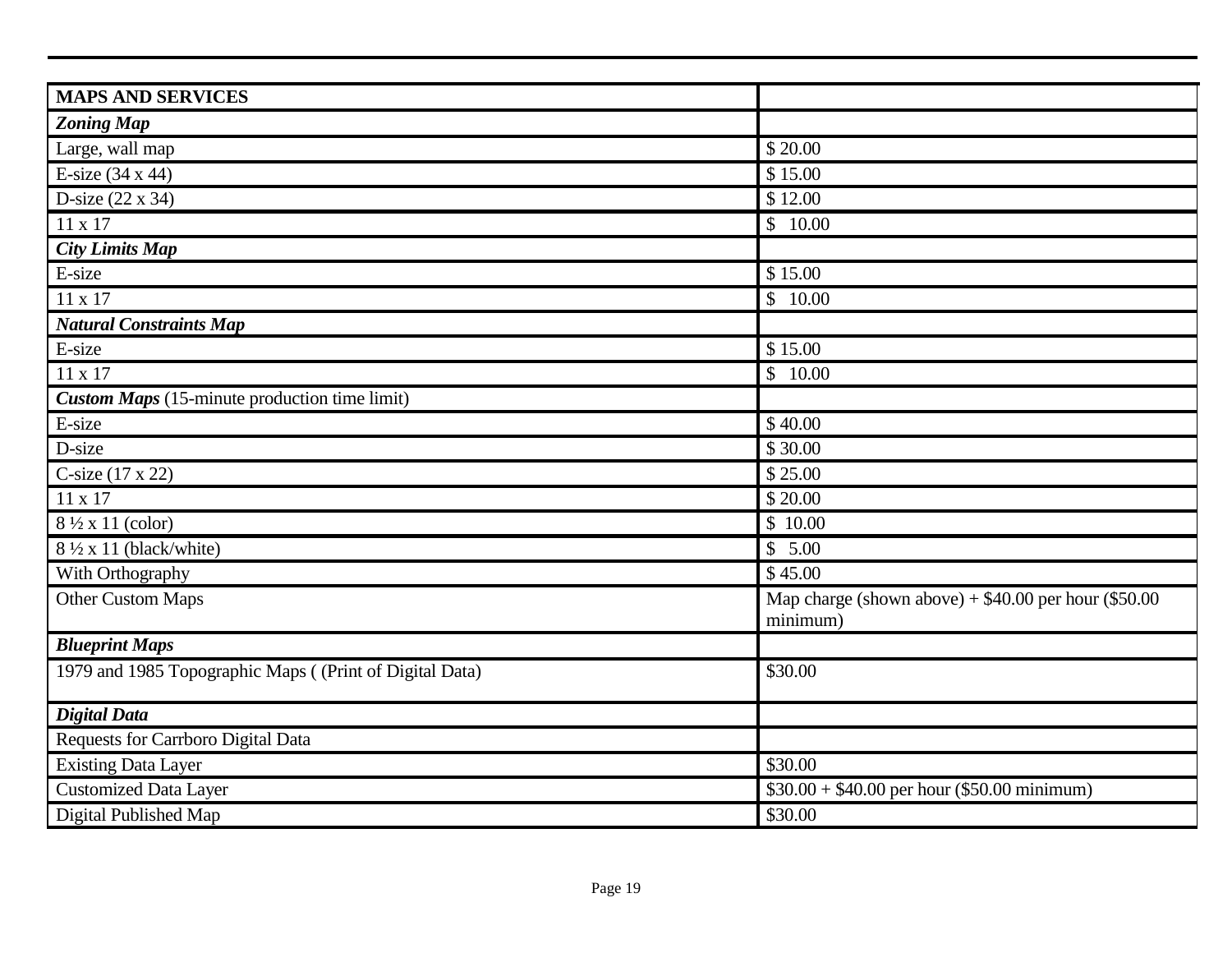| <b>Resident Notification Mailing</b>                                                                                                                                                           | $$30.00 + $.65$ /resident address                                                                                     |
|------------------------------------------------------------------------------------------------------------------------------------------------------------------------------------------------|-----------------------------------------------------------------------------------------------------------------------|
| Residential Notification Mailing Labels (Labels Only)                                                                                                                                          | $$30.00 + $03/$ label                                                                                                 |
| (Requests for Orange County digital data will be referred to Orange County)                                                                                                                    |                                                                                                                       |
| STREAM DETERMINATION AND WATER QUALITY BUFFER MITIGATION                                                                                                                                       |                                                                                                                       |
| <b>Ephemeral Stream</b>                                                                                                                                                                        | \$60.00                                                                                                               |
| <b>Intermittent or Perennial Stream</b>                                                                                                                                                        | \$120.00                                                                                                              |
| Mitigation Fees for Impacts to Ephemeral Stream Water Quality Buffers                                                                                                                          |                                                                                                                       |
| <b>Removal of Vegetation</b>                                                                                                                                                                   | \$.99 per sq. ft*1.5                                                                                                  |
| Grading or Other Changes That Modify Natural Conditions of Diffuse Flow                                                                                                                        | \$12.50 per linear foot or stream disturbance for one or<br>both sides of stream channel, depending on area of impact |
| Disturbance of Stream Channel                                                                                                                                                                  | \$349 per linear foot of stream disturbance                                                                           |
| BMP Inspections (applicable to owners who have not provided adequate documentation<br>of self-inspection and maintenance and who have not voluntarily entered into a<br>maintenance agreement) |                                                                                                                       |
| Sites with 1 or 2 BMPs                                                                                                                                                                         | \$125.00                                                                                                              |
| Sites with more than 2 BMPs                                                                                                                                                                    | \$250.00                                                                                                              |
| <b>BMP</b> Re-inspection                                                                                                                                                                       | \$75.00                                                                                                               |
|                                                                                                                                                                                                |                                                                                                                       |
| <b>PUBLICATIONS</b>                                                                                                                                                                            |                                                                                                                       |
| Carrboro Architectural and Historical Inventory                                                                                                                                                | \$7.50                                                                                                                |
| Carrboro Bicycle Policy and Sidewalk Policy                                                                                                                                                    | \$1.00                                                                                                                |
| Carrboro Downtown Guidelines for Design                                                                                                                                                        | \$10.00                                                                                                               |
| <b>Carrboro Connector Roads Policy</b>                                                                                                                                                         | \$1.00                                                                                                                |
| Downtown Carrboro New Vision                                                                                                                                                                   | \$15.00                                                                                                               |
| Carrboro Vision 2020 Report                                                                                                                                                                    | \$7.50                                                                                                                |
| Small Area Plan for Carrboro's Northern Study Area                                                                                                                                             | \$20.00                                                                                                               |
| Neighborhood Preservation District Guidelines                                                                                                                                                  | \$10.00                                                                                                               |
| Carrboro Land Use Ordinance                                                                                                                                                                    | \$25.00                                                                                                               |
| Conceptual Master Plan Town of Carrboro, N.C. Bolin Creek Greenway                                                                                                                             | \$35.00                                                                                                               |
| Comprehensive Bicycle Master Plan                                                                                                                                                              | \$25.00                                                                                                               |
| <b>Other Publications</b>                                                                                                                                                                      | $10\phi$ /page + 50 $\phi$ /color page                                                                                |
| <b>TOWN CODE</b>                                                                                                                                                                               | \$20.00                                                                                                               |
| <b>HOUSING CODE</b> (Chapter 17)                                                                                                                                                               | \$5.00                                                                                                                |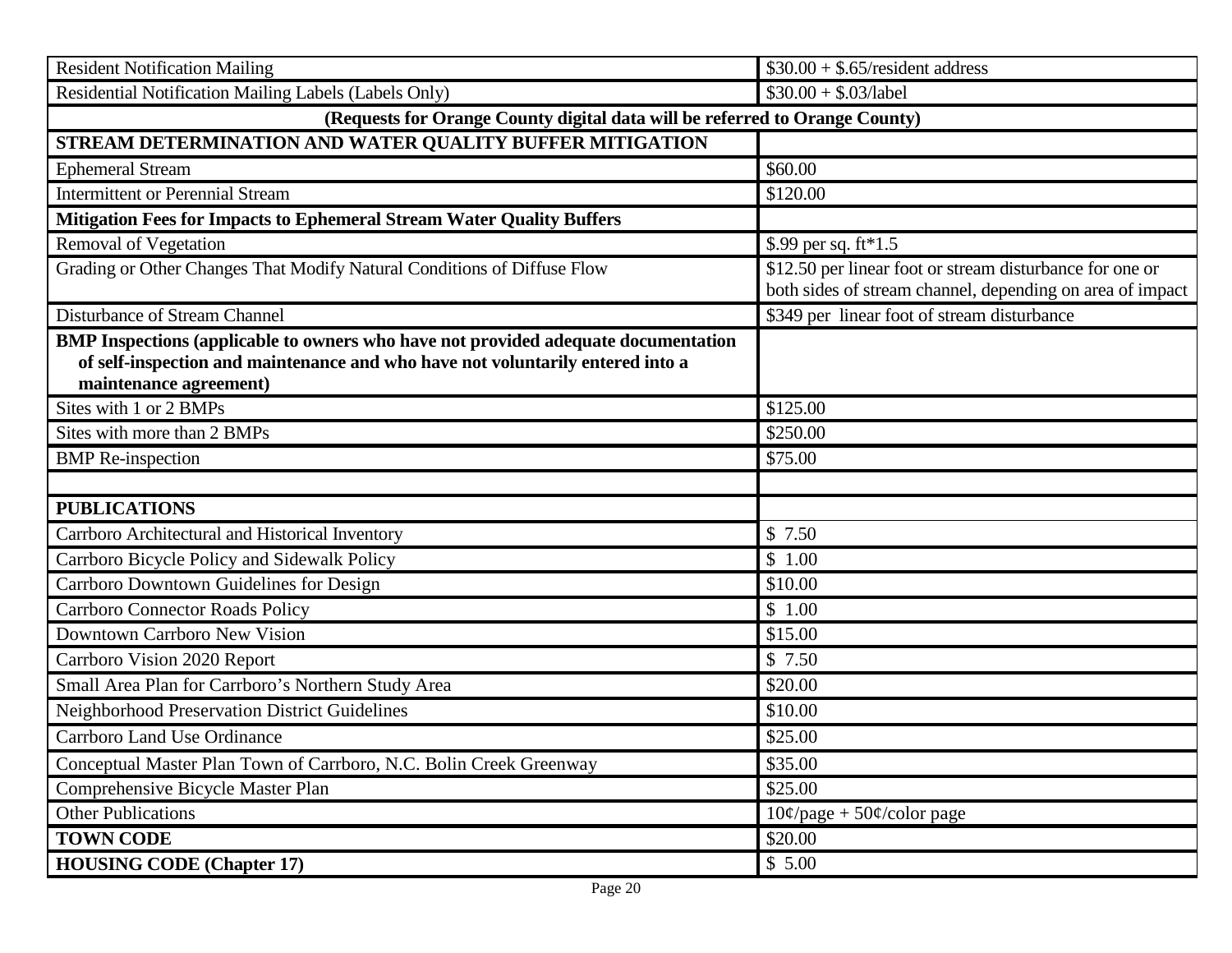| XEROX COPIES OF MISCELLANEOUS DOCUMENTS                                                                                                                                   | $10¢$ per page                                                                                                            |
|---------------------------------------------------------------------------------------------------------------------------------------------------------------------------|---------------------------------------------------------------------------------------------------------------------------|
| HISTORIC CARRBORO PLAQUE                                                                                                                                                  | \$135.00 per plaque                                                                                                       |
| <b>BAD CHECKS</b>                                                                                                                                                         | \$35.00 per check                                                                                                         |
| PARKING FEE SCHEDULE FOR YAGGY PARKING LOT                                                                                                                                | \$25.00 per space per month                                                                                               |
| <b>REGISTRATION OF DOMESTIC PARTNERS</b>                                                                                                                                  |                                                                                                                           |
| Registration                                                                                                                                                              | \$40.00                                                                                                                   |
| <b>Affidavit of Termination</b>                                                                                                                                           | \$40.00                                                                                                                   |
| <b>Amendment to Statement</b><br><b>Copies of Domestic Partner Registrations</b>                                                                                          | \$40.00<br>\$2.00                                                                                                         |
|                                                                                                                                                                           |                                                                                                                           |
| <b>COPIES OF VIDEO OR AUDIO RECORDINGS</b>                                                                                                                                | \$5.00 per tape, CD or DVD                                                                                                |
| <b>NOTARY FEE</b>                                                                                                                                                         | \$5.00 per signature                                                                                                      |
| <b>Translation Equipment Rental - Translators Not Provided with Equipment</b><br>--Security Deposit - People or organizations checking out the translation equipment will | \$150.00 (deposit will be returned when equipment is                                                                      |
| be liable for any damage to equipment or missing equipment up to or beyond the \$150                                                                                      | returned, with any late fees or equipment charges assessed                                                                |
| security deposit. (The security deposit will be waived for any governmental entities,                                                                                     | against the deposit)                                                                                                      |
| including UNC-CH.)                                                                                                                                                        |                                                                                                                           |
| --Rental Fee for use of equipment for up to 3 days – must be paid upfront                                                                                                 | \$25.00 (nonrefundable)                                                                                                   |
| --Late Fee (for any day beyond established rental time)                                                                                                                   | \$10.00 per day                                                                                                           |
| <b>Index of Computer Databases</b>                                                                                                                                        |                                                                                                                           |
| -Digital Copy of Index of Computer Databases - CD, DVD, USB Solis State Drive                                                                                             | \$5.00                                                                                                                    |
| -Digital Copy of Database Media and Costs - CD, DVD, USB Solis State Drive                                                                                                | \$15.00                                                                                                                   |
| -Report Reproduction Cost List                                                                                                                                            | \$.10 for each printed, plotted or photographic database                                                                  |
|                                                                                                                                                                           | output page                                                                                                               |
|                                                                                                                                                                           | Special Note: These fees do not apply to GIS related                                                                      |
|                                                                                                                                                                           | report and mapping reproduction; those fees are covered                                                                   |
|                                                                                                                                                                           | elsewhere in the Miscellaneous Fees and Charges                                                                           |
|                                                                                                                                                                           | Schedule.                                                                                                                 |
| -Custom Services Costs – Custom Report Preparation                                                                                                                        | Starting at \$100.00 per hour billable in 15-minute                                                                       |
|                                                                                                                                                                           | increments, and listed cost of digital and printed                                                                        |
|                                                                                                                                                                           | reproduction media. The ability to process custom                                                                         |
|                                                                                                                                                                           | requests is based upon staff and resource availability, and<br>requesters should note that all requests may not be filled |
|                                                                                                                                                                           | due to such limitations.                                                                                                  |
|                                                                                                                                                                           |                                                                                                                           |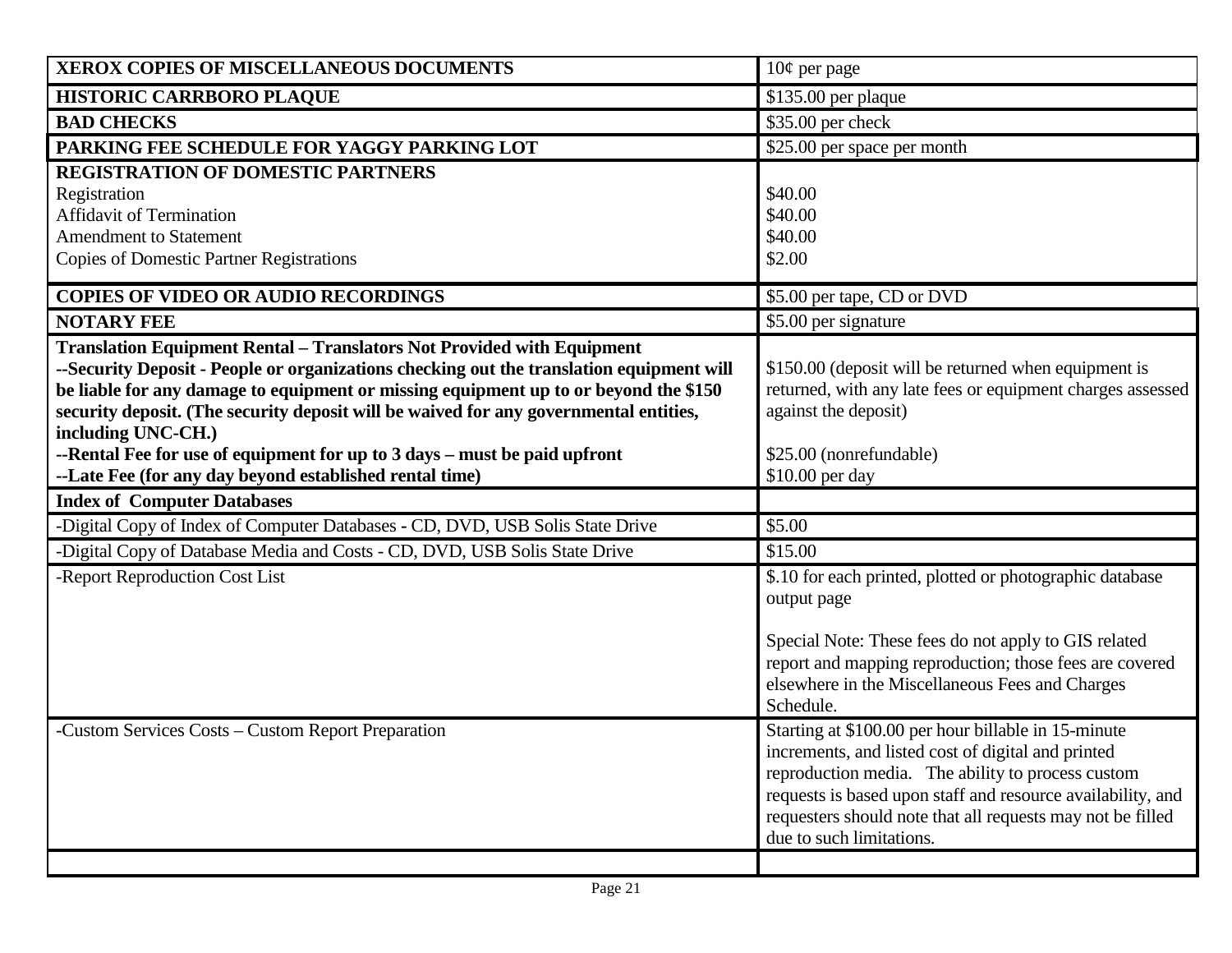| PRIVILEGE LICENSE FEES                                                                                                                                                                                                                                                                                                                                                                                                                                                                                                                                                                                                                                                                                                                                                                         |                                                                                     |
|------------------------------------------------------------------------------------------------------------------------------------------------------------------------------------------------------------------------------------------------------------------------------------------------------------------------------------------------------------------------------------------------------------------------------------------------------------------------------------------------------------------------------------------------------------------------------------------------------------------------------------------------------------------------------------------------------------------------------------------------------------------------------------------------|-------------------------------------------------------------------------------------|
| <b>GROSS RECEIPTS</b>                                                                                                                                                                                                                                                                                                                                                                                                                                                                                                                                                                                                                                                                                                                                                                          | <b>AMOUNT OF TAX</b>                                                                |
| $0 - $25,000$                                                                                                                                                                                                                                                                                                                                                                                                                                                                                                                                                                                                                                                                                                                                                                                  | \$25.00                                                                             |
| \$25,001-\$50,000                                                                                                                                                                                                                                                                                                                                                                                                                                                                                                                                                                                                                                                                                                                                                                              | \$50.00                                                                             |
| $$50,001 - $500,000$                                                                                                                                                                                                                                                                                                                                                                                                                                                                                                                                                                                                                                                                                                                                                                           | \$100.00                                                                            |
| \$500,001-\$1,000,000                                                                                                                                                                                                                                                                                                                                                                                                                                                                                                                                                                                                                                                                                                                                                                          | \$200                                                                               |
| Over 1,000,000                                                                                                                                                                                                                                                                                                                                                                                                                                                                                                                                                                                                                                                                                                                                                                                 | $$200.00 + $200.00$ per each million or<br>portion thereof in excess of \$1,000,000 |
| Note: Statement of gross receipts. When the amount of the tax to be paid depends on gross<br>receipts, persons renewing their license shall render to the Town Manager a sworn<br>statement of the gross receipts of the business for work or services rendered and/or retail<br>sales in the Town of Carrboro as reported in the previous year's state income tax return.<br>For new businesses applying for their license, a sworn statement of their estimated gross<br>receipts shall be rendered to the Town Manager. Upon an applicant's failure to render such<br>a sworn statement, the amount of tax to be paid shall be \$200. Gross receipts fees apply to<br>all businesses whose primary activities are not exempt from fees or that do not have fees<br>fixed by state statutes. |                                                                                     |
| Any person who conducts business without payment of taxes when due shall be liable to<br>pay a penalty, in addition to the tax, equal to 10 percent of the tax due or Five Dollars<br>$($5.00)$ , whichever is greater.                                                                                                                                                                                                                                                                                                                                                                                                                                                                                                                                                                        |                                                                                     |
| <b>SCHEDULE OF FEES ESTABLISHED BY STATE STATUTE FOR BUSINESSES</b>                                                                                                                                                                                                                                                                                                                                                                                                                                                                                                                                                                                                                                                                                                                            |                                                                                     |
| ADVERTISING/OUTDOOR (Signs, billboards, sign hanger/erector) G.S. 105-86                                                                                                                                                                                                                                                                                                                                                                                                                                                                                                                                                                                                                                                                                                                       | \$35.00                                                                             |
| ALCOHOL/BEER & WINE SALES G.S. 105-113.77<br>Beer (consumed on premises)<br>Beer (sold to be taken off premises)<br>Wine (consumed on premises)<br>Wine (sold to be taken off premises)                                                                                                                                                                                                                                                                                                                                                                                                                                                                                                                                                                                                        | \$15.00<br>\$5.00<br>\$15.00<br>\$10.00                                             |
| <b>AMUSEMENTS G.S. 105-37.1</b>                                                                                                                                                                                                                                                                                                                                                                                                                                                                                                                                                                                                                                                                                                                                                                | \$25.00 PER DAY PER LOCATION                                                        |
| Swimming pools, skating rink, beach bingo, penny arcade,<br>Riding devices (permanent location)<br>Merry go Rounds, Astro games, Shooting gallery, etc                                                                                                                                                                                                                                                                                                                                                                                                                                                                                                                                                                                                                                         |                                                                                     |
| AMUSEMENTS-GENERAL G.S. 105-37.1<br>Giving, offering, or managing any form of entertainment or amusement for which                                                                                                                                                                                                                                                                                                                                                                                                                                                                                                                                                                                                                                                                             | \$25.00 PER ROOM, HALL, TENT OR<br>PLACE WHERE ADMISSION                            |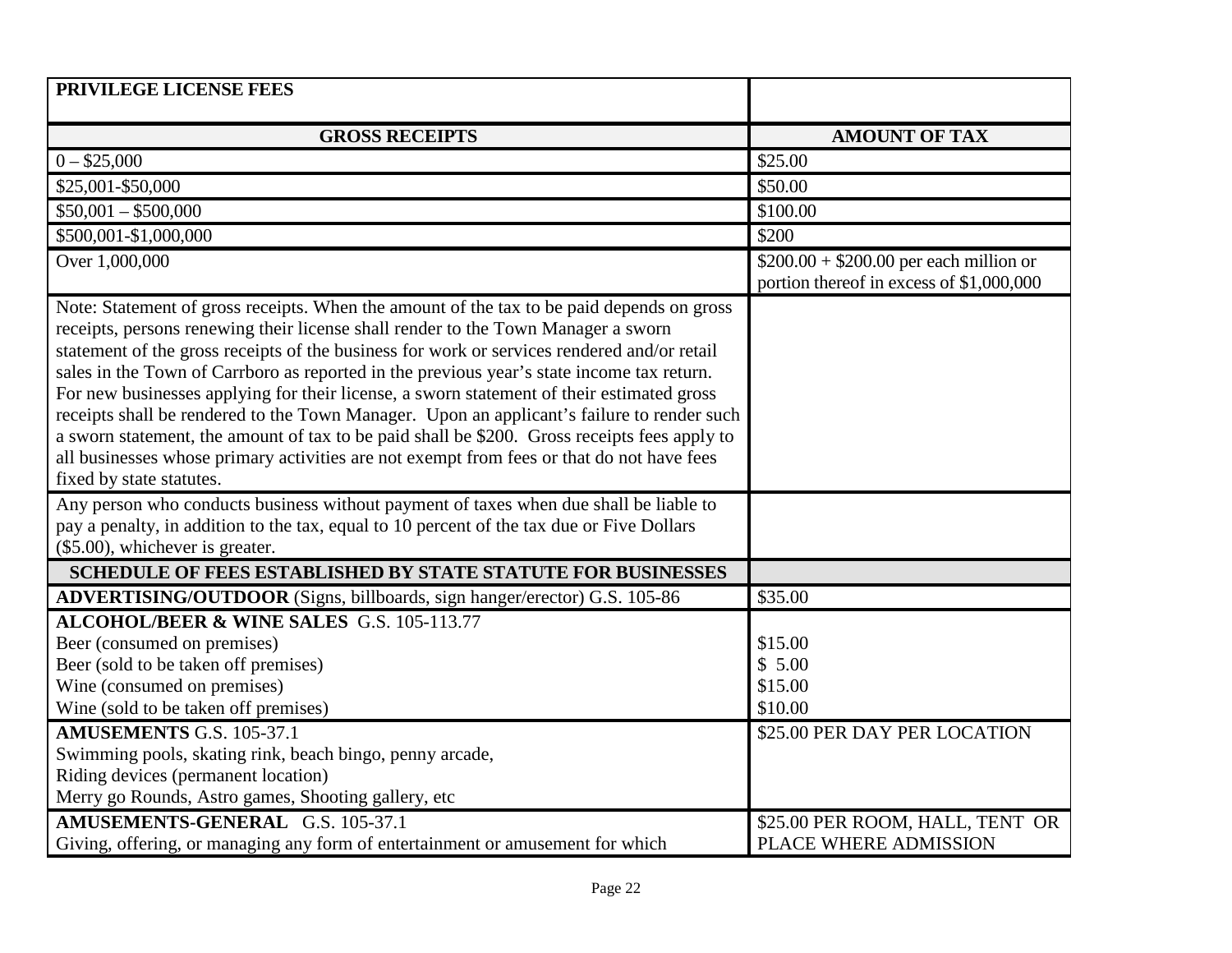| admission is charged                                                                       | <b>CHARGES ARE MADE</b>                |
|--------------------------------------------------------------------------------------------|----------------------------------------|
| <b>AMUSEMENTS CIRCUSES/ANIMAL SHOWS G.S. 105-38</b>                                        |                                        |
| (exhibiting performances) (\$500 CASHIERS BOND MAY BE APPLICABLE)                          | \$25.00 PER DAY PER LOCATION           |
| <b>ATHLETIC CONTEST G.S. 105-37.1</b>                                                      |                                        |
| Exempt only when managed & conducted by school, civic or fraternal organization            | \$25.00                                |
| <b>AUTOMOBILE DEALERS, G.S. 105-89</b>                                                     | \$25.00                                |
| New or used                                                                                |                                        |
| <b>AUTOMOBILE: SERVICE STATION G.S. 105-89 (a)</b>                                         | \$12.50                                |
| Automobile upholsterer, body shop, repair garages, includes retail selling or delivery of  |                                        |
| accessories/commodities                                                                    |                                        |
| <b>AUTOMOBILE: WHOLESALE SUPPLY DEALERS G.S. 105-89 (b)</b>                                | \$37.50 PER LOCATION                   |
| Buying, selling, distributing, exchanging, or delivering automotive accessories            |                                        |
| <b>AUTOMOBILE: WHOLESALE SUPPLY DEALERS SELLING TO RETAIL</b>                              | \$25                                   |
| DEALERS BY USE OF SOME SORT OF VEHICLE G.S 105-89 (b) (1)                                  |                                        |
| <b>BARBER/BEAUTY SHOP</b> beautician, cosmetologist, manicurist G.S. 105-75.1              | \$2.50 PER OPERATOR                    |
| BICYCLES Dealer, renting or repairing G.S. 102.5 (b) (2)                                   | \$25.00                                |
| <b>BILLIARD &amp; POOL TABLES G.S. 105-102.5 (b) (2)</b>                                   |                                        |
| Renting, maintaining, or owning a building wherein there is a table or tables at which     |                                        |
| billiards or pool is played, whether operated by slot or otherwise                         | \$25.00 PER LOCATION                   |
| <b>BOWLING ALLEYS G.S. 105-102.5 (b) (6)</b>                                               | \$10.00 EACH ALLEY                     |
| <b>CAMPGROUNDS, TRAILER PARKS OR TENT CAMPING G.S. 102.5 5 (b) (4)</b>                     | \$12.50                                |
| <b>CHAIN STORES G.S. 105.98</b>                                                            | \$50.00                                |
| <b>CHECK CASHING NC GENERAL STATUTES, ARTICLE 22 OF CHAPTER 53</b>                         | \$100.00                               |
| <b>COLLECTING AGENCY G.S 105-45</b>                                                        | \$50.00                                |
| $CONTRACTORS – G.S. 105-54$                                                                | \$10.00 (with State License)           |
| General, construction, grading or building                                                 | Gross receipts (without state license) |
| $CONTRACTORS – G.S. 105-91$                                                                | \$50.00 (MUST HAVE STATE               |
| Electrical; Plumbing; Mechanical; Heating & Air Conditioning                               | LICENSE)                               |
| <b>DANCES</b> G.S. 105-37.1                                                                |                                        |
| giving or managing any dance or athletic contest of any kind that charges an admission fee |                                        |
| in excess of .50 per location                                                              | \$25.00                                |
| DRY CLEANERS - G.S. 105-74 (a)                                                             | \$50.00 PER LOCATION IF BUSINESS       |
|                                                                                            | DOES NOT SOLICIT BUSINESS              |
|                                                                                            | <b>OUTSIDE THE COUNTY</b>              |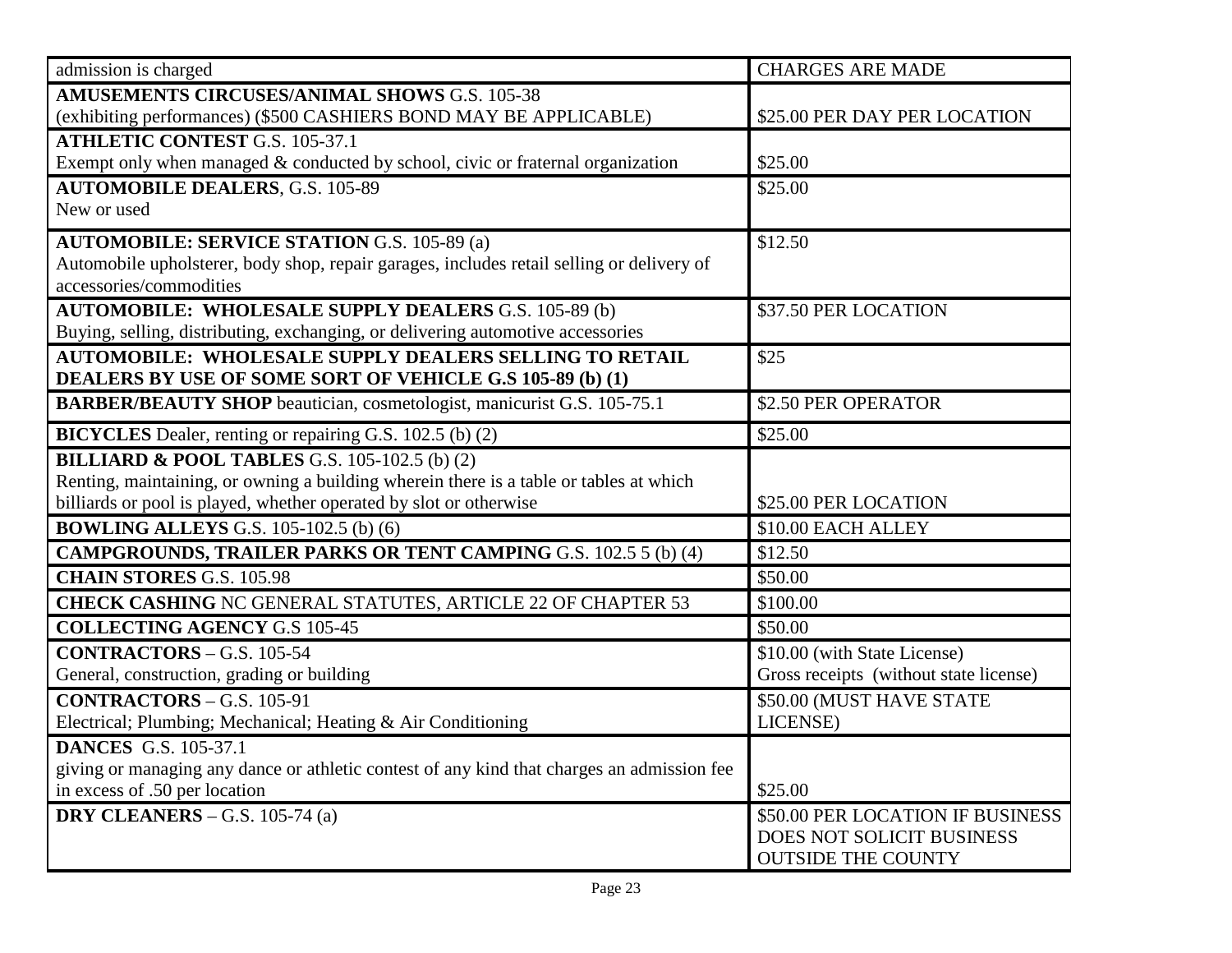|                                                                                                                    | \$100 PER LOCATION IF IT<br>SOLICITS BUSINESS OUTSIDE THE |
|--------------------------------------------------------------------------------------------------------------------|-----------------------------------------------------------|
|                                                                                                                    | <b>COUNTY</b>                                             |
| <b>ELECTRONIC GAMING OPERATIONS</b>                                                                                | \$1,000.00 Plus \$500.00 per electronic                   |
|                                                                                                                    | gaming machine used or stored as part                     |
|                                                                                                                    | of the electronic gaming operation                        |
|                                                                                                                    |                                                           |
| <b>ELECTRONIC VIDEO GAMES G.S. 105-66.1</b>                                                                        | \$5.00 PER MACHINE                                        |
| <b>ELEVATORS &amp; AUTOMATIC SPRINKLER SYSTEMS - G.S. 105-55</b>                                                   |                                                           |
| selling or installing                                                                                              | \$100.00                                                  |
| <b>EMPLOYMENT AGENCY - G.S. 105.90</b>                                                                             | \$100.00                                                  |
| <b>EXPRESS COMPANIES - G.S. 105.115</b>                                                                            | \$75.00                                                   |
| FIREARM DEALERS, GUNS, PISTOLS, ETC) - G.S. 105-80                                                                 | \$50.00                                                   |
| <b>FLEA MARKET - G.S. 105-53</b>                                                                                   | \$200.00                                                  |
| <b>FORTUNE TELLERS, PALMISTS - G.S. 105-58</b>                                                                     | \$100.00                                                  |
| HOTELS, MOTELS - G.S. 105-61                                                                                       | \$25.00 minimum, \$1.00 per room                          |
| ICE CREAM - Retailer/Counter Freezer - G.S. 105-102.5                                                              | \$2.50                                                    |
|                                                                                                                    |                                                           |
| ICE CREAM MFG & WHOLESALE - G.S. 105-102.5                                                                         | \$12.50 PER FREEZER                                       |
| <b>ITINERANT MERCHANT</b> $-$ G.S. 105-53 (b)                                                                      | \$100.00                                                  |
| LAUNDROMAT, LINEN, UNIFORM RENTAL - G.S. 105-85 (a)                                                                | \$50.00 PER LOCATION IF BUSINESS                          |
| PLEASE CONFIRM THIS CLARIFICATION                                                                                  | DOES NOT SOLICIT BUSINESS                                 |
|                                                                                                                    | <b>OUTSIDE THE COUNTY</b>                                 |
|                                                                                                                    | \$100 PER LOCATION IF IT                                  |
|                                                                                                                    | SOLICITS BUSINESS OUTSIDE THE                             |
|                                                                                                                    | <b>COUNTY</b>                                             |
| <b>LOAN AGENCIES</b> $-$ G.S. 105-88                                                                               | \$275.00                                                  |
| MASSAGISTS/MASSEUSE - G.S. 105-41                                                                                  | \$25.00 each masseuse (WITHOUT                            |
|                                                                                                                    | <b>STATE LICENSE)</b>                                     |
| <b>MERCHANDISING MACHINES - G.S. 105-65.1</b>                                                                      | <b>OVER 5 ARE EXEMPT</b>                                  |
|                                                                                                                    | <b>LESS THAN 5see SUNDRIES</b>                            |
| <b>MOTOR VEHICLE DEALERS</b> – G.S. 105-89, auto new and used                                                      | \$25.00                                                   |
| <b>MOTOR VEHICLE DEALERS – G.S. 105-89 (c) (5), auto-seasonal/itinerant</b>                                        | \$300.00                                                  |
| MOTORCYCLE DEALERS - G.S. 105-89.1 (e) - motorcycles and motorcycle parts<br>MUSIC MACHINES/JUKE BOX - G.S. 105-65 | \$12.50<br>\$5.00 EACH MACHINE (\$50 MAX                  |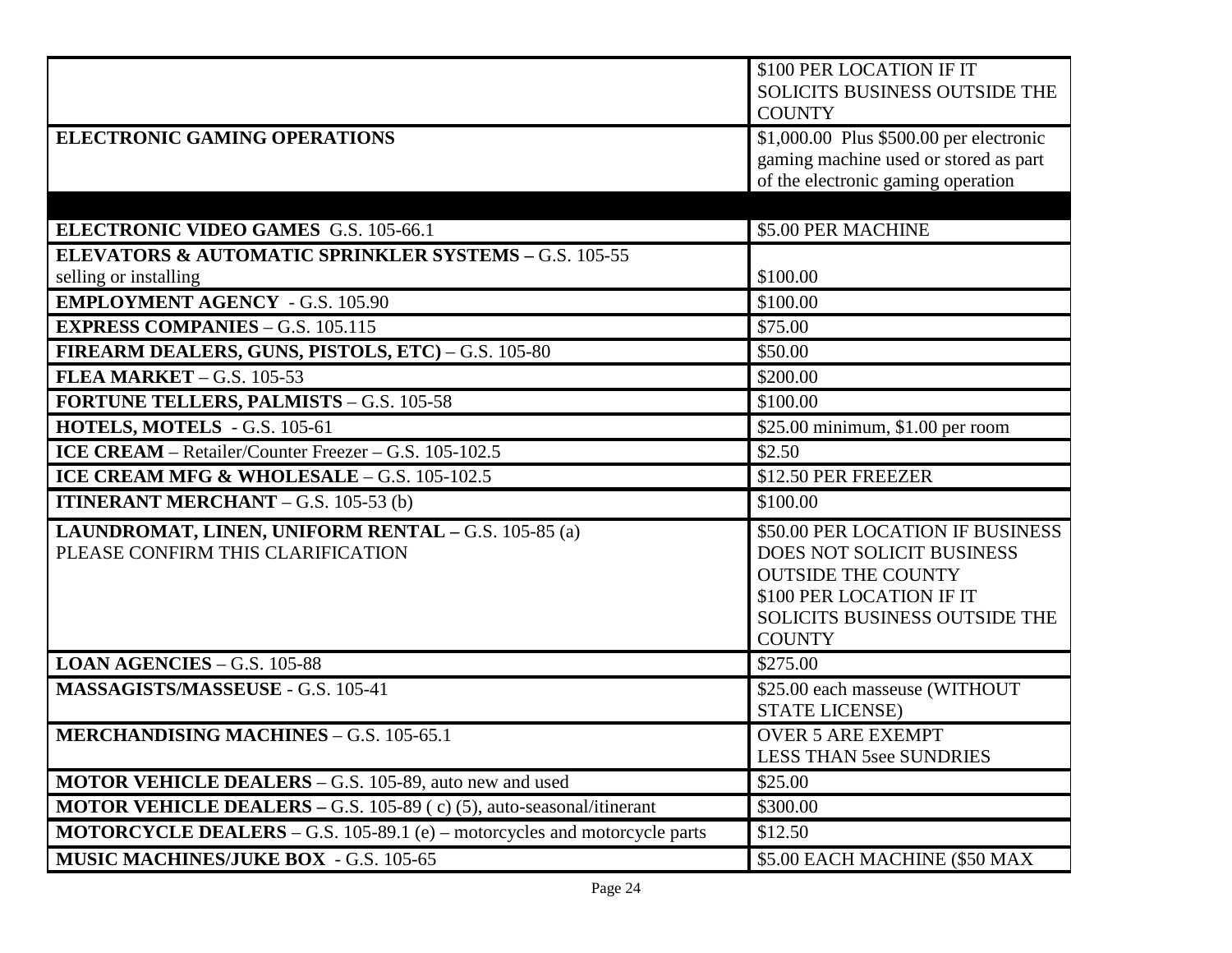| operating, maintaining or placing on location any machine(s) that produces music                          | AT ANY ONE LOCATION) confirm<br>fee      |
|-----------------------------------------------------------------------------------------------------------|------------------------------------------|
| PAWNBROKERS G.S. 105-50                                                                                   | \$275.00                                 |
| PEDDLERS G.S. 105-53                                                                                      | \$10.00 ON FOOT                          |
| (certain peddlers are exempt – see Schedule A in Town Code, Chapter 8)                                    | \$25.00 WITH VEHICLE/CART                |
|                                                                                                           | \$25.00 FARM PRODUCTS NOT                |
|                                                                                                           | PRODUCED BY VENDOR                       |
| PIANOS, ORGANS, TUNERS, SALES & REPAIRS, RADIO, STEREO, RECORDS,                                          |                                          |
| <b>TV &amp; RECORDER REPAIRS</b> – G.S. 105-102.5 (b) (9)                                                 | \$5.00                                   |
| <b>PINBALL MACHINES</b> and/or other amusement games $\&$ devices $-$ G.S. 105-102.5 (b)                  | \$25.00 EACH LOCATION                    |
| (8)                                                                                                       |                                          |
| PISTOL/FIREARMDEALER - G.S. 105-80                                                                        | \$50.00                                  |
| <b>RADIO REPAIR/SALES - G.S. 105-102.5 (b) (9)</b>                                                        | \$5.00                                   |
| <b>RESTAURANTS/CAFETERIAS - G.S. 105-62</b>                                                               | \$25.00 (SEATING CAPACITY                |
|                                                                                                           | <b>UNDER 5)</b>                          |
|                                                                                                           | \$42.50 (SEATING CAPACITY 5 OR<br>MORE)  |
| <b>SPECIALTY MARKET OPERATOR - G.S. 105-53</b>                                                            | \$200.00                                 |
|                                                                                                           |                                          |
| <b>SPRINKLER SYSTEMS – AUTOMATIC – G.S. 105.55 Selling or installing</b>                                  | \$100.00                                 |
| <b>SUNDRIES</b> For sale of sandwiches, soft drinks, tobacco, owned dispensers, retail or                 | \$4.00 FEWER THAN 5 DISPENSERS           |
| placing fewer than 5 dispensers or machines                                                               |                                          |
| <b>TAXI CABS - G.S. 20-97</b>                                                                             | \$15.00 PER VEHICLE                      |
| <b>THEATERS (MOVIE)</b> - G.S. 105-37 (a)                                                                 | \$200.00 EACH SCREENING ROOM<br>\$100.00 |
| <b>OUTDOOR THEATRES</b> – G.S. 105-36.1 Operating an outdoor or drive-in move theater<br>for compensation |                                          |
|                                                                                                           |                                          |
| <b>THEATERS (MOVIE)</b> - G.S. 105-37 (b) operating 3 days or less each week                              | \$100.00                                 |
| <b>TOBACCO WAREHOUSE G.S. 105-77</b>                                                                      | \$50 PER WAREHOUSE                       |
| <b>UNDERTAKER/RETAIL SALE OF COFFINS - G.S. 105-46</b>                                                    | \$50.00                                  |
| VIDEO GAMES - G.S. 105-66.1 Coin or token operated                                                        | \$5.00 PER MACHINE                       |
| <b>VIDEO RENTAL OR SALE G.S 105-102.5 (b) (1)</b>                                                         | \$25.00                                  |
| WEAPONS, OTHER THAN FIREARMS– G.S. 105-80Bowie knives, dirk, daggers,                                     | \$200.00                                 |
| leaded canes, iron or metallic knuckles                                                                   |                                          |
| <b>OTHER APPLICABLE PRIVILEGE LICENSES</b>                                                                |                                          |